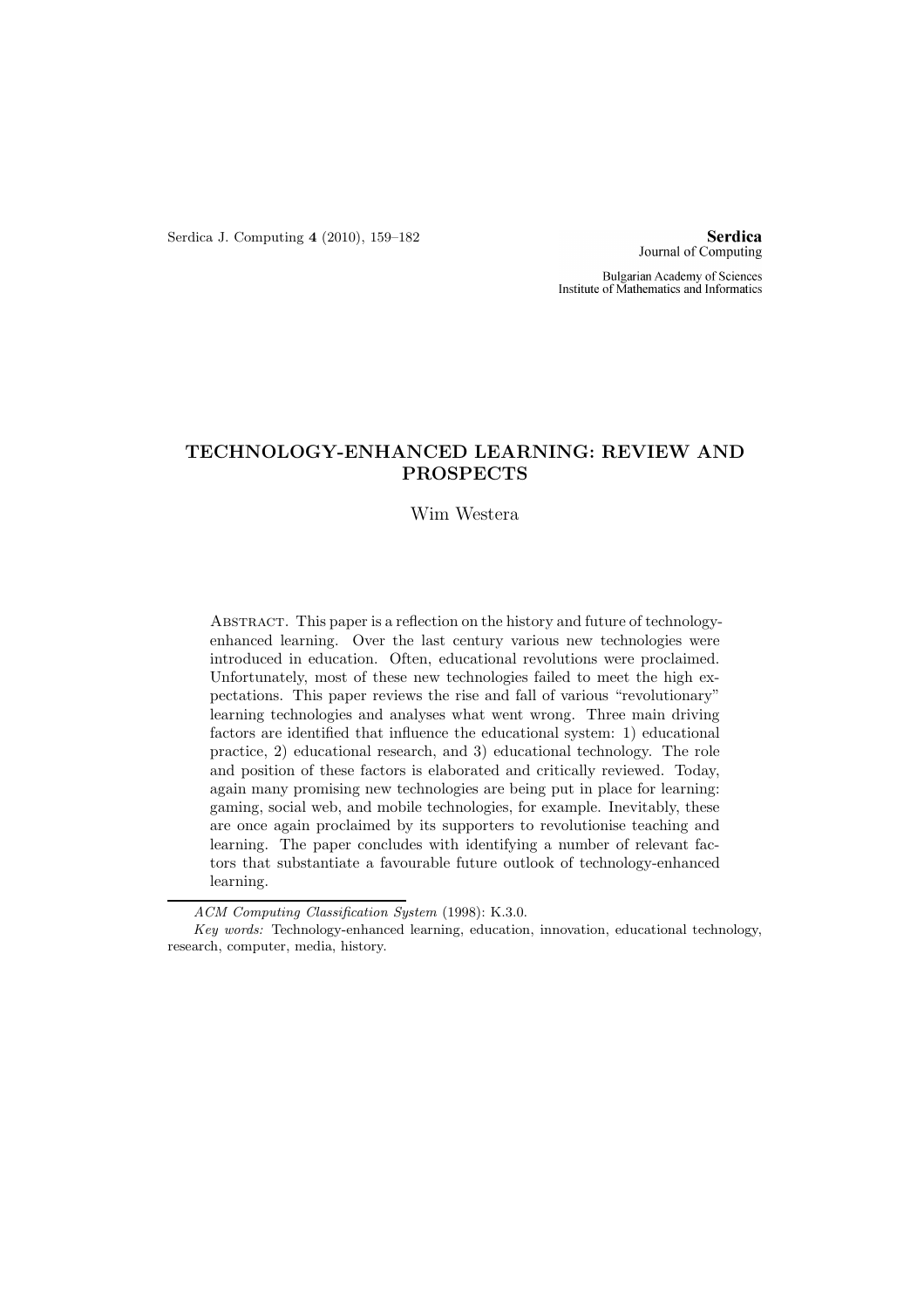Introduction. It is not easy to identify a starting point in the history of learning technologies. May be ancient cavemen were the first to use their chemically extracted colour pigments for the arrangement of painting lessons. Many centuries after, the invention of writing and the associated tools (goose pens, papyrus parchment) became important learning technologies that had great impact on culture, science and society as a whole. An unchallenged and persistent educational technology would be the chalkboard which forms the robust basis of group instructions as is the case in classroom teaching. Almost a century ago modern technologies like film and radio started entering the classrooms. These developments mark the start of systematic efforts for applying new technologies for learning and teaching. From the 1960s instructional television, tools for programmed instruction, audio cassettes and video cassettes became available. This is when the era of instructional technology started: cognitive psychology-based research on effective instructional methods. The advent of the microcomputer in the 1980s provoked a lot of new interest from educators. Computer-assisted learning developed into a well-established branch of so-called educational technology. Educational technology became the new all-embracing label, covering the study of learning and teaching, including instruction design methods, the supportive technologies as well as organisational and managerial issues. From the mid 90's the emergence of the internet enabled a new type of distance learning that used web technologies for the distribution of learning content across institutional borders. This so-called e-learning paradigm was revolutionary in that it greatly enhanced the flexibility of learning with respect to the time, pace and place of learning. For expressing the innovative power of the e-learning paradigm a new label was introduced: technology-enhanced learning. Initially, technologyenhanced learning strongly focused on learning content systems, content delivery and learning management systems, largely conforming to the instructional notion of information transfer. It is fair to say that learning content was often no more than printed texts that was digitised, along with some navigational structure and search options. Interactivity was low. Recent new technological developments like more powerful processors, wide band data networks, video streaming and compression technologies, webcams and powerful mobile devices procure a step change in the development of the world-wide web, turning it from a web of information into a web of people, services and things. Today, technology-enhanced learning has a wider scope, reflecting a branch of research that includes all types of socio-technical innovations for learning practices, regarding individuals and organizations (Wikipedia). It thus has become the topical successor of instructional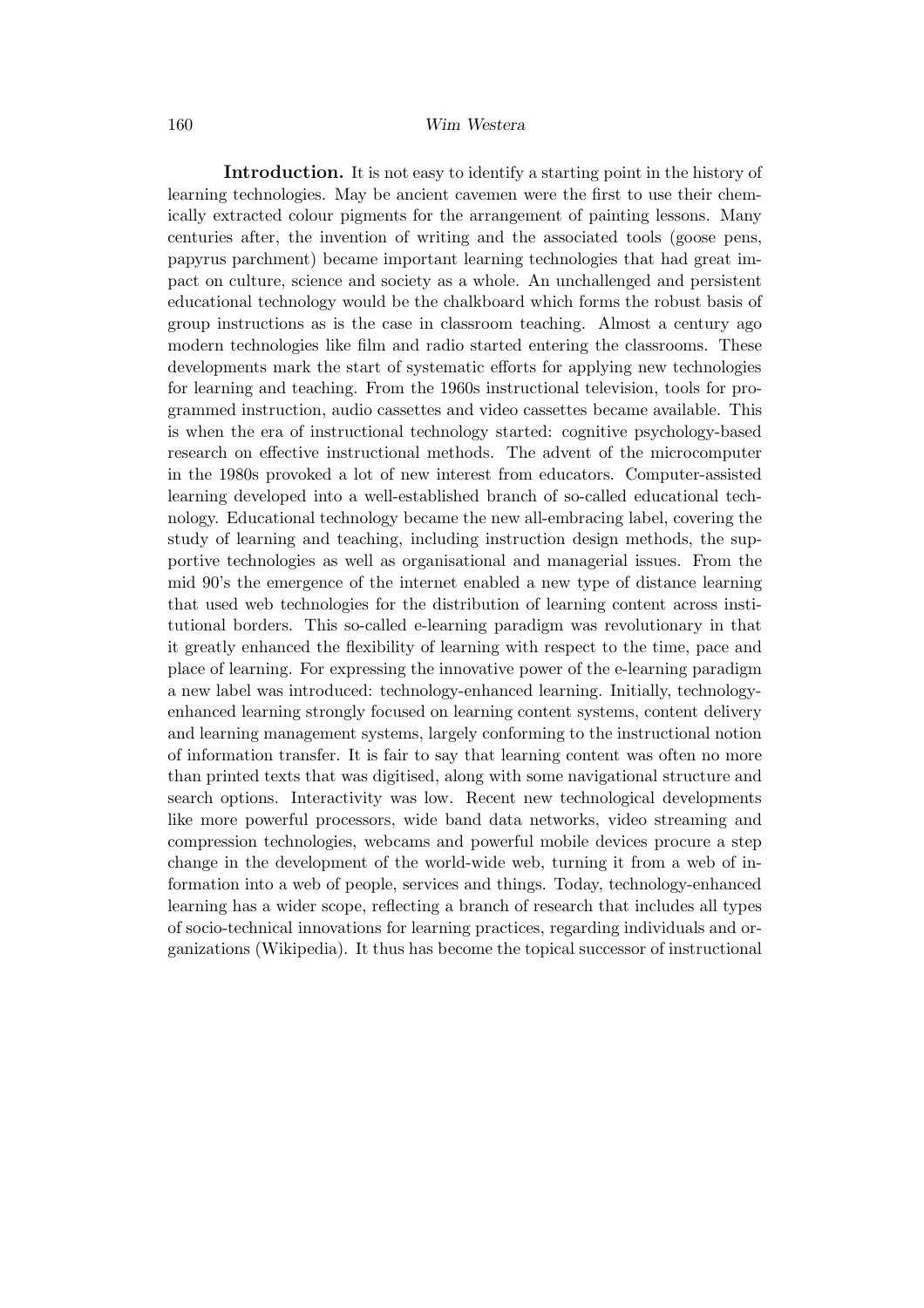technology and educational technology.

This paper is a reflection on the history and future of technology-enhanced learning. Over the past 100 years various new learning technologies were proudly announced, proclaiming great improvements for teaching an learning, but actually only few of these turned out to be successful. In the next section we will briefly highlight and review some major educational technologies of the last century. Three main driving factors are identified that influence the educational system: 1) educational practice, 2) educational research, and 3) educational technology. The role and position of these factors will be critically reviewed as well. Finally, we will identify a number of relevant factors that substantiate a favourable future outlook of technology-enhanced learning.

Review of proclaimed revolutionary learning technologies. In this section we will briefly explain and evaluate a number of major 20-th century's learning technologies: instructional film, Pressey's teaching machine, instructional radio, instructional television, programmed instruction, audio compact cassette, video cassette and the microcomputer. These technologies were all announced with great fanfare as the ultimate breakthrough that would procure a fundamental change of the educational system. But on close inspection they all failed to live up to their promises.

**Instructional film.** By the end of the  $19<sup>th</sup>$  century Thomas Alva Edison was the first to create the technology for recording and displaying (silent) moving images. His kinetograph, patented in 1892 [2], was a new type of camera that used film rolls rather than single plates for recording. His invention marked the beginning of motion picture. Edison had high hopes for the instructional value of this new medium. He claimed that film would revolutionise education by enabling a new modality of learning content, bringing recorded realities into the classroom. It was supposed to eventually make books irrelevant, because learners would no longer need to read texts about how things work in practice, but instead they could just watch the recordings. Like Edison many innovators had high expectations. But history took a different turn. First there were some technical practicalities linked with the size and reliability of projectors: the standard film size of 35 mm required bulky, noisy and expensive equipment, that displayed frequent failures. Secondly, the early celluloid strips were composed of cellulose nitrate which could easily break and was highly flammable. Third, the amount of available instructional films was quite limited and the licenses were expensive.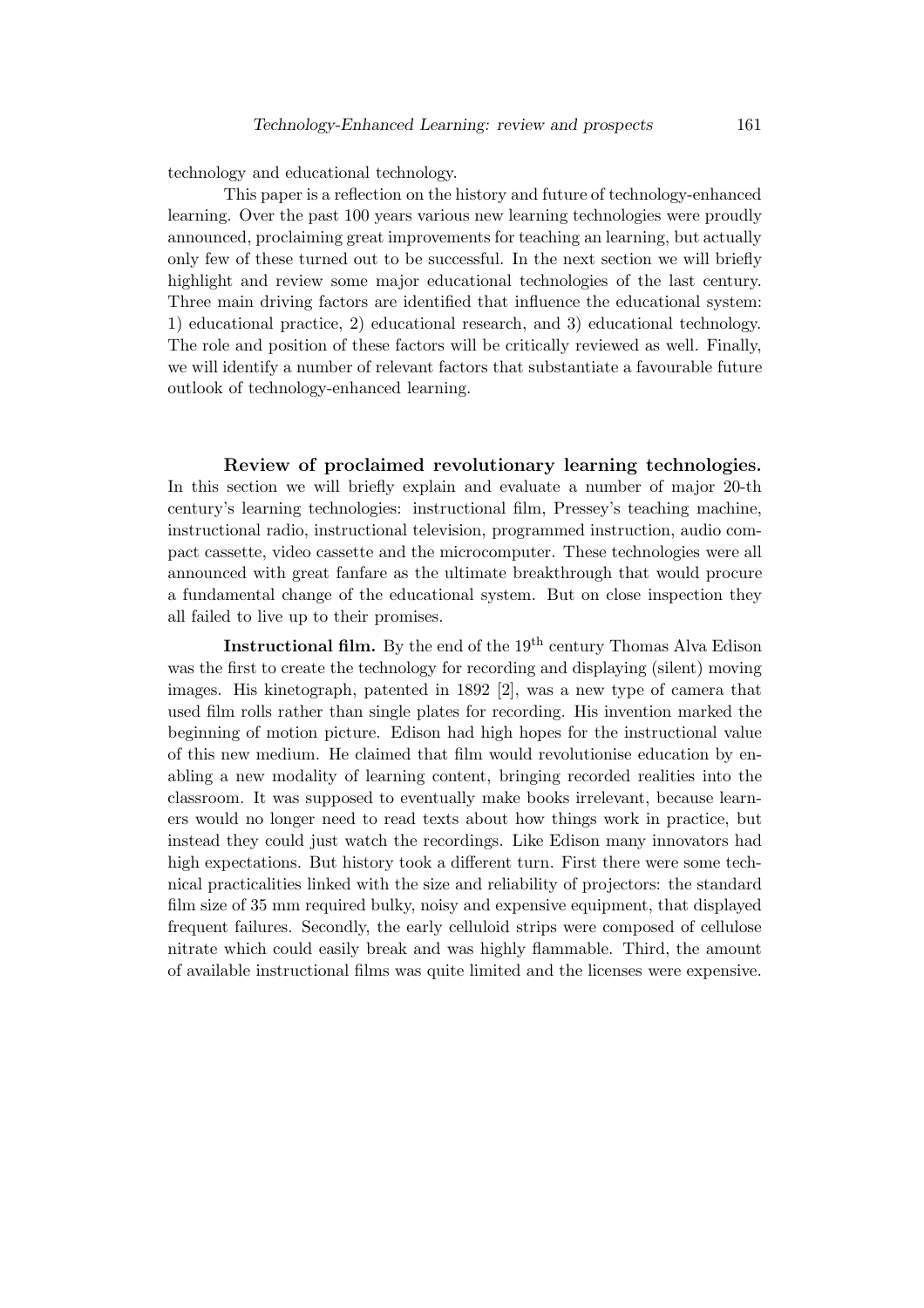Also, the conditions for film projection in the darkened classroom with 50 or more pupils having different interests were not always favourable. Two additional circumstances created problems at the adoption of film by teachers. First, the swift successes of the motion picture as an entertainment medium made it suspect for teachers to use it as an instructional means. A next problem arose when the sound-film was gradually replacing the silent movie. Now teachers started to oppose against films in their classrooms because they claimed to be the only one responsible for the narration: as a teacher they could do the talking themselves! The build-in narration of film was perceived as unwanted interference with their teaching duties. It was not until the late 1950s that a modest revival of instructional film could be observed, when 8 mm loop films were distributed as "single concept cartridges". These could be considered the audiovisual predecessors of today's learning objects dealing with a single concept or process. Also, in those years 16 mm films became available against affordable prices. But at the same the rise of television as a new medium for sounds and moving images hampered the worldwide adoption of film as an instructional medium. Film in education never lived up to its high promises.

Pressey's teaching machine. In 1924 Pressey [27] presented a first teaching machine for drill-and-practice. It was a mechanical apparatus that offered a series a simple multiple choice questions for rehearsing simple routine tasks. Pressey's machine was based on typewriter technology with a carriage revealing a question to be answered by pressing one out of four alternative buttons. The machine could present a series of questions. By switching a lever at the back of the device the teacher could switch from multiple choice assessment mode to instructional mode requiring the right answer before displaying the next question. Long before the age of computer-assisted learning Pressey's machine already displayed many of its principles and features. The associated instructional strategy is largely based on Thorndike's connectionist model of learning [39]. The model states that recurrence of a response is generally governed by its consequence in the form of reward or punishment, and that stimulus-response associations are strengthened through repetition. As a reward mechanism, Pressey's machine quite appositely released a candy after a certain number of correct answers. Its drill and practice nature reflects its repetitive nature. The machine appeared very effective. Therefore, similar to the case of educational film expectations were high. Pressey claimed that his machine would relief the teachers' burden by taking over time-consuming routine tasks and thus create better conditions "for those inspirational and thought-stimulating activities which are, presumably, the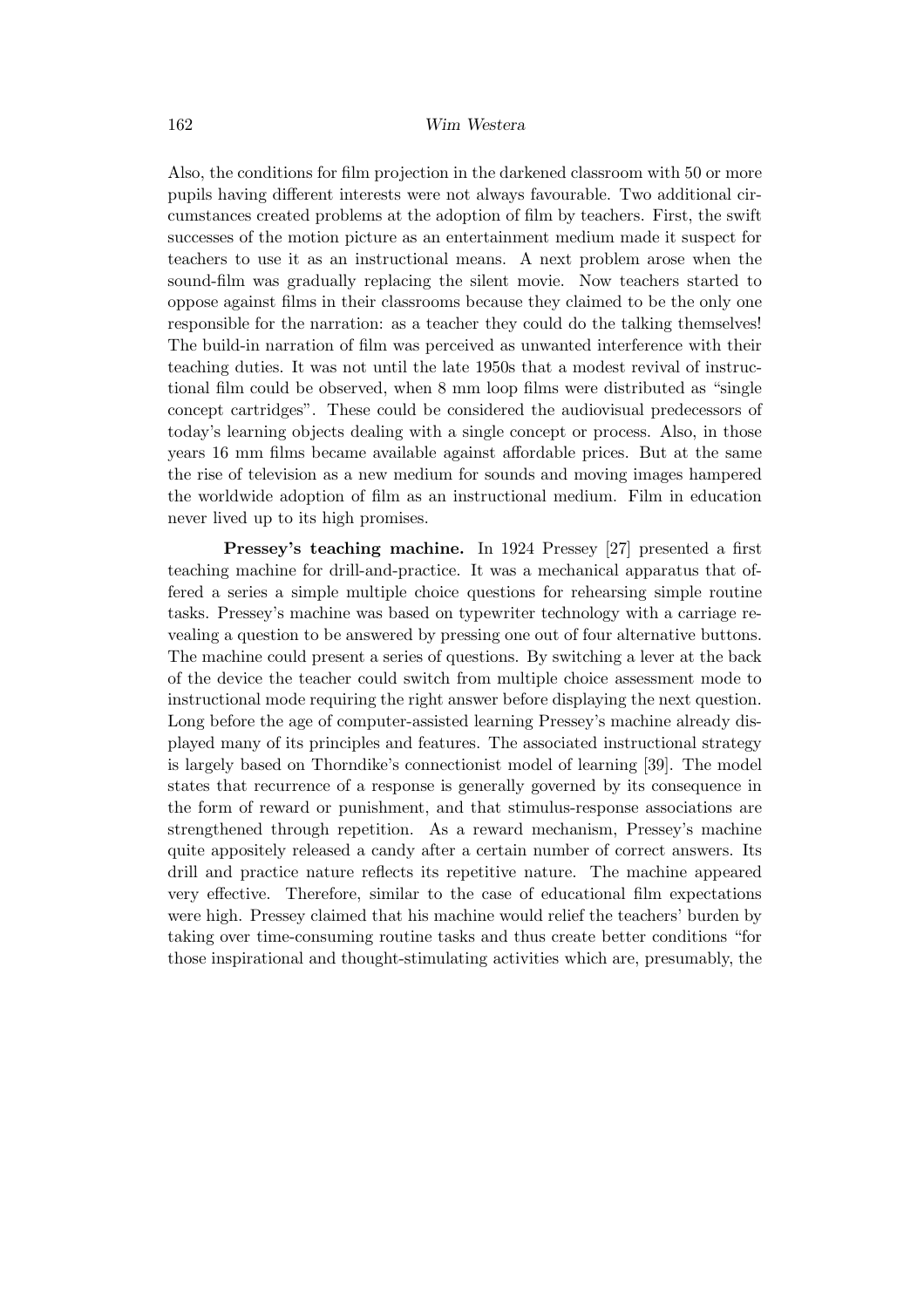real function of the teacher". He prophesised a radical change of the educational system that would greatly benefit from his new machine that achieved better and faster learning outcomes against fewer teaching efforts [28]. At the time during the great depression this message was not appreciated too much by the teachers, many of which had lost their jobs already and feared that this machine would makes things even worse. So, the teachers opposed because they were anxious to be replaced by machines. As Skinner [36] stated several decades after, the failure of Pressey's teaching machine was because the world of education was not ready for it.

Instructional radio. In the early 1900s radio stations spread all over the world. From 1910 efforts were made to use this new medium within the classrooms. The potential advantages were obvious: just like film, radio would bring the world into the classroom, making available the finest teachers and the inspiration of the greatest leaders [10, 11]. Again there were high hopes: instructional radio was ascribed great innovative potential. Nevertheless, its use in the classroom remained quite limited. First of all, a main disadvantage of radio was that content was predefined and fixed for large target groups of listeners without the opportunity to adapt it to specific needs or local differences. Practical barriers were raised by the fixed timeslots of the broadcasts that not necessarily matched the daily classroom schedules and routines. But the main problem with the adoption of this new technology was associated with the supposed infringements on the teachers' status and autonomous role as the leading professional and omniscient expert. Radio broadcasts were easily perceived as unwanted intruders that overtook the teaching role, compelling the real teacher to become a listener instead. Naturally, teachers did not like the idea, because, as in the case of the sound-film, they preferred to do the talking themselves. As a consequence, the use of radio broadcasts in classrooms remained quite limited. Alternatively, instructional radio offered a new avenue for distance education which in those days was largely based on written correspondence via postal services. Radio broadcasts could provide real-time lectures at people's homes. But over the years instructional radio failed to attract large audiences.

Instructional television. In 1928 the first television sets became available. But large scale market adoption of television did not occur until the 1950s. Very similar to radio and film the expectations for instructional television were quite high: television, as a new mass medium was imputed a bright future. The combined power of words and pictures featuring outdoor scenes, important phenomena and inspiring people created great new opportunities for teaching. Com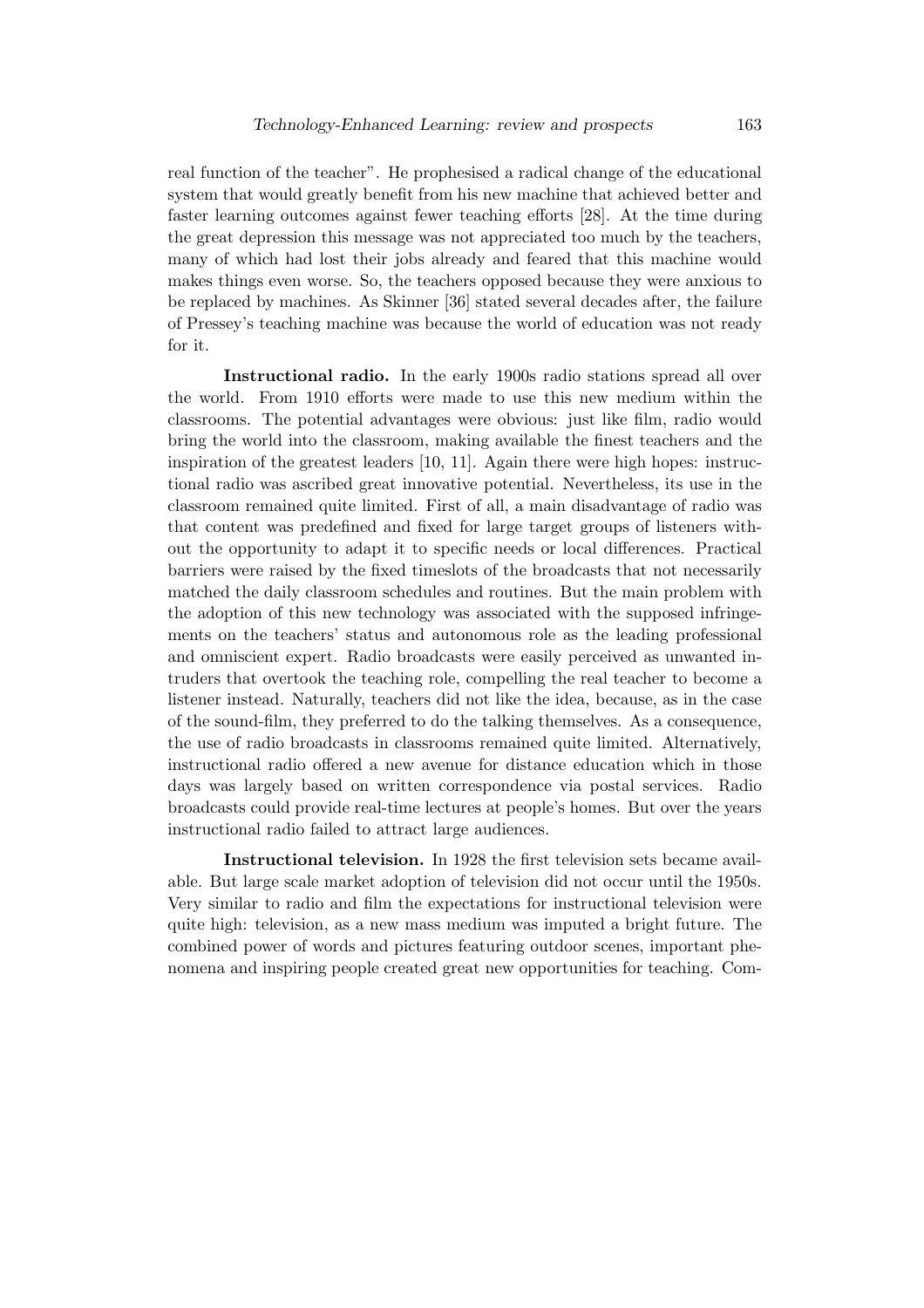pared with film, the distribution of content was much easier because of wireless transmission. New research was undertaken about how instructional television affected classroom learning. It also raised a broader interest in understanding and generating theory on how these new media could support instruction and learning [29]. Although quite some investments were made to establish instructional television channels offering high quality content, these had only very little impact on formal education. Paradoxically, the wide and successful adoption of television as a commodity conflicted with the instructional role it was supposed to play in education, because more and more television was associated with superficial entertainment. Also, technical and organisational inconveniences hampered its wide adoption in the classroom. Regarding the small screens at the time and the poor sound quality it was not easy to successfully arrange instructional television sessions in a classroom with 50 or more pupils. So, once again teachers exerted their resistance to a new technology entering their classrooms. But at a more principle level it was established that it was very difficult to meet the various conditions for student learning while using a fixed television format [29]. The very idea of broadcasting implied a one-to-many, one-way communication model addressing a wide audience with general purpose content. Hence, television was assumed to trigger receptive viewer modes rather than active learning modes. In one of his studies Childs [1] found no positive contributions of using television in classrooms. The 1967 Carnegie Commission on Higher Education concluded that "the role played in formal education by instructional television has been on the whole a small one" [29]. Nevertheless, from the 1960s the need for alternative approaches to higher education, supporting a vision of open access en independent learning lead to the launch of distance education universities all over the world. Britain's Open University played a leading role in establishing new and innovative delivery models which included instructional television. But doubts remained: television was used for illustration and enrichment, but it seldom became the core carrier of learning contents. Comedian Groucho Marx made a historic joke out of this when he explained that he found television very educational, because every time it was switched on he would go to another room and read a good book.

Programmed instruction. In the 1950s the influx of pupils in primary and secondary schools skyrocketed as a result of the post-war babyboom. In those days teachers were overloaded, which raised many questions about maintaining the quality of education. At the same time Russia launched its first Sputnik satellite, thus suggesting the technological and scientific superiority of communism.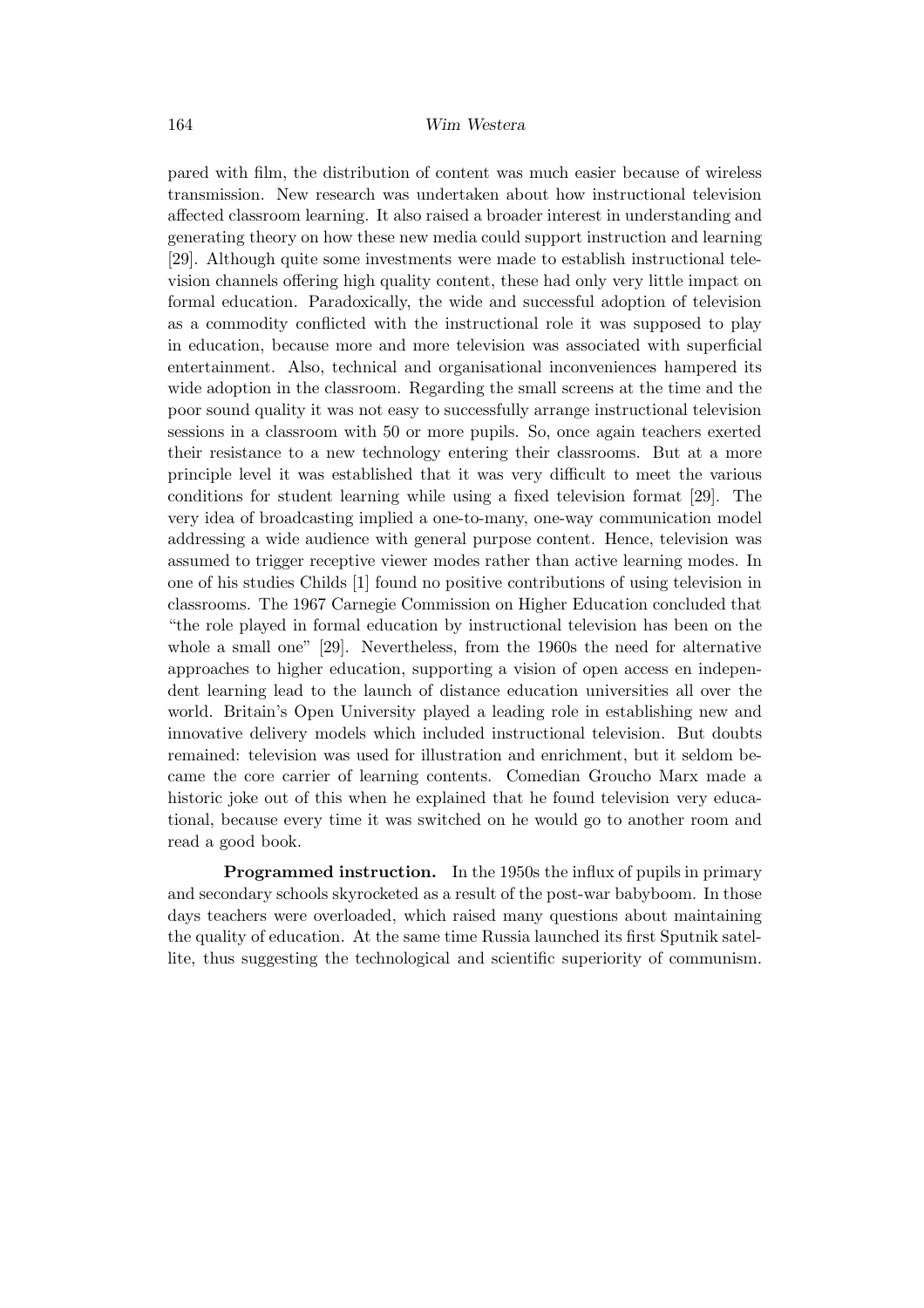The resulting panic in the western world created a great incentive for the education sector to improve and innovate its methods and tools. Indeed, education was suddenly considered of strategic importance and became top priority. At the time Skinner [36] introduced his programmed learning theory that suggested on small-step approach of reinforcement learning. Based on these ideas various technical devices (teaching machines) became available that claimed faster and better learning. In contrast with Pressey's teaching machine that was based on answering multiple choice questions, students using Skinner's machine were supposed to enter their own responses and compare these with pre-composed answers. Skinner claimed that his approach was superior since it was based on recall rather than recognition. The machines appeared to be quite effective and unlike the case of previous innovations schools and teachers started to adopt these machines at high pace [4]. But all of a sudden the advance of the machine halted. This time the parents strongly opposed against the approach: they feared the adverse effects of the mechanical teacher that lacked the human passion, enthusiasm and open mind of a real teacher. Only two decades after the era of Hitler and Stalin they suspected indoctrination by the authorities: they did not want their children to be "programmed" by robots [24]. This revolt of the parents marked the end of a promising educational innovation.

Audio compact cassette. The audio compact cassette has been one of the very few successful educational technologies. In the late 1960s it became available as a portable alternative for the vinyl gramophone record. Greatly supported by the music industry a world-wide technical standard was adopted, which helped accomplishing a very high market penetration of audio recording equipment: almost everyone used audio cassettes. Its educational use started in distance education. The audio cassettes were mainly used as a lead-in medium for providing guidance through the written course materials [20]. It made a perfect match with the required flexibility because individual students could use it anytime. It was used for teaching scientific concepts, guiding experiments, analysis of source material, and counselling of students. So-called audio books were known already from the 1930s as a means of government communication for blind people, but the audiocassette greatly extended it in distance education. It also aimed to increase the motivation of distance learners by establishing a more personal and intense emotional relationship between the teacher or speaker and the student [20]. Although the production of audio-cassettes needs relatively little professional knowledge, and its production and duplication are inexpensive and not very time-consuming, school teachers more or less neglected the new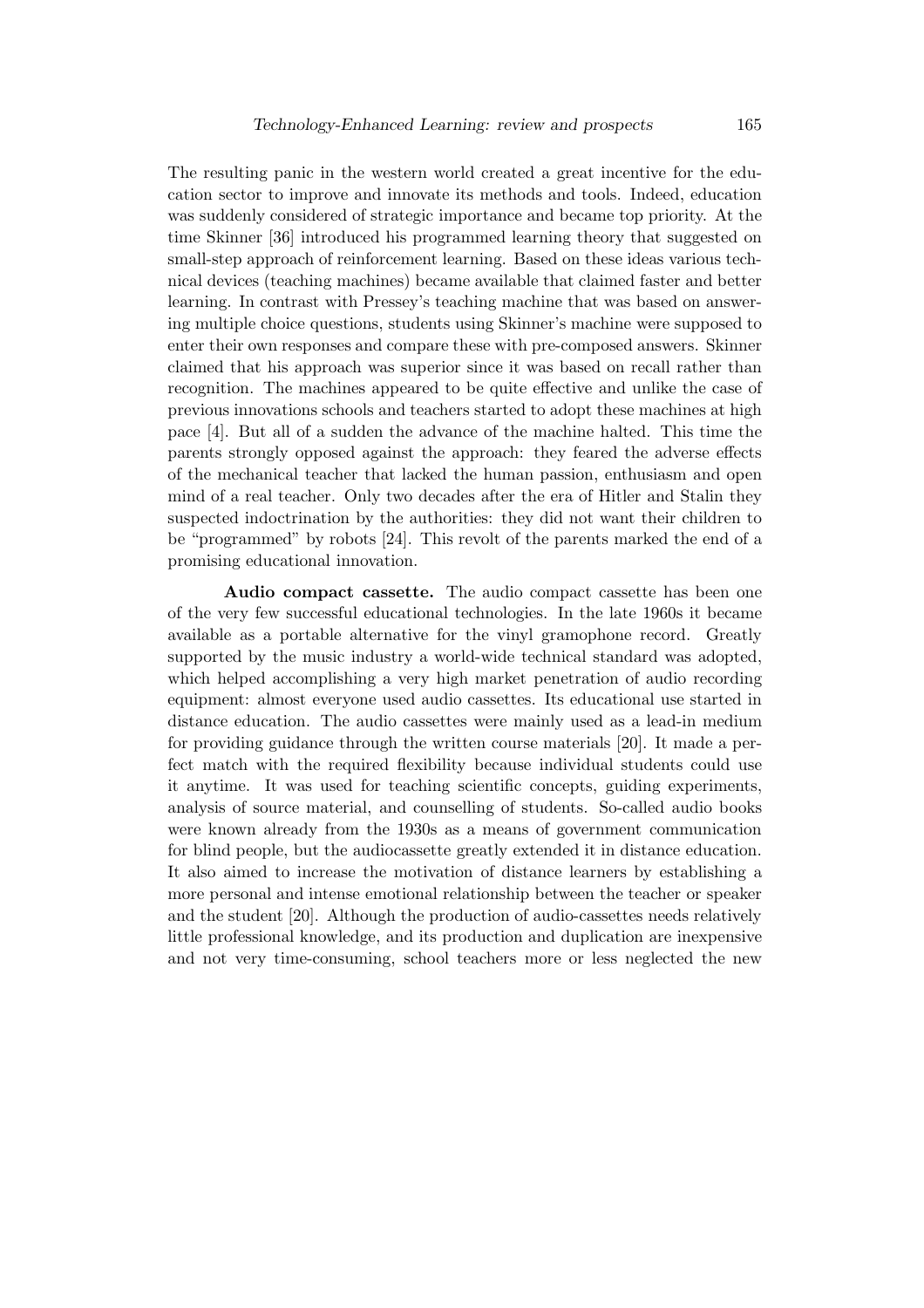opportunities. The exception would be in foreign language teaching, where audio cassettes obtained a manifest position for the training of practical speech and listening skills. After the advent of the videocassette many teachers considered the audiocassette a second-chop medium. Nevertheless it persisted quite some time, while it still offered superior flexibility in car radio systems and cassette walkmans, until it was gradually replaced by audio compact disk and MP3 downloads.

Video cassette. Very similar to the cases of instructional film and instructional television, video cassettes were envisioned as the next moving image revolution for education. Indeed they could extend the printed learning materials with sounds and moving images so that the outside world could be represented in a more direct way. Video recorders also allowed for capturing relevant television programmes which could be viewed later on without the restrictions of broadcasting schemes. But still some barriers remained. Video production was much more expensive than audio recording. There was a general lack of appropriate content that was affordable for teachers and that matched the specific requirements of individual teachers (and learners). Although increasingly larger video monitors became available, their size never met the requirements for usability in a classroom setting with 30 or 40 pupils. The main problem was technical in kind though. In contrast with audio compact cassettes there was no agreement on a common technical standard for video cassettes. Instead, the domestic market was confronted with three different technical systems that were fully incompatible: JVC's VHS-system, Philips' V2000 system and Sony's Betamax system. By the time that the winner (which was VHS) became apparent, the interest in classroom video was fading already, while new media became available like the microcomputer, multimedia CD-ROM, DVD-Video and streaming video. The video cassette never redeemed its promise.

The microcomputer. Although in 1943 IBM estimated a world market for only five computers, a few decades later new chip technologies enabled the mass production of affordable and powerful microcomputers that flooded the consumer market. Education once again was confronted with a new technology that raised high expectations. In contrast with audio or video programmes, which offered one-way message transfer, the microcomputer allowed for interactive programmes that smartly took into account the learners' inputs. At the time a new branch of educational technology emerged: computer-assisted learning or computer-aided learning (CAL). It brought forth a whole new range of instructional tutorials, drill and practice exercises, and simulations for training purposes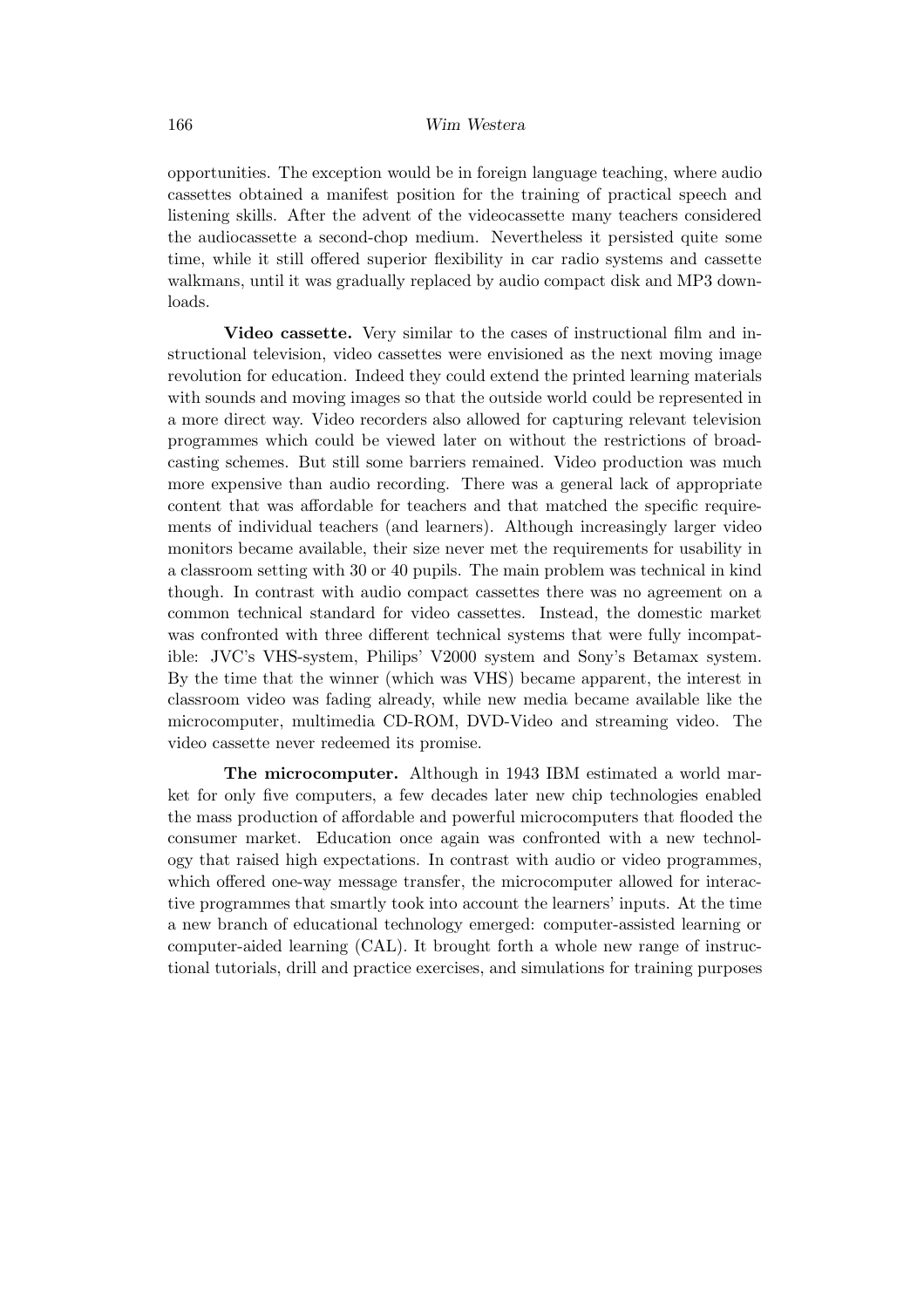that could be used by learners independently. Various authors claimed that the computer would revolutionise education. Following Piaget's constructivism, Papert [26] suggested that the interaction with the computer would offer the ideal environment for knowledge construction. His microworld approach "Logo" aimed at the development of abstract ideas by children through experimentation. Shank and Cleary [34] promoted the computer as the panacea for compensating all the flaws of the school system. The computer was supposed to return all the things that are absent in schools but that are essential for any learning to take place: creative excitement, eagerness, curiosity, exploration, natural learning, fun. However, six major barriers frustrated this new revolution. First of all, microcomputers were expensive. Schools simply could not afford to buy many of them, which resulted in low computer-to-pupil ratios. In the early years schools were lucky to have one or two computers available to be shared by many hundreds of pupils. Secondly, microcomputers required frequent replacement because of rapid obsolescence. In practice many schools were saddled with outdated computers with performance qualities far below those of the computers that pupils were used to at home. A third problem especially in the early years, was the lack of appropriate courseware that matched the teachers' preferences. Fourth, school staff lacked the technical knowhow for solving minor software or hardware problems, leaving many computers unused. Fifth, the microcomputer which had the potential of supporting the development of individual talents through differentiated content offers, was actually used for the opposite: remedial training in order to reduce deficiencies and level out performance differences of pupils. But the main problem that hampered the proclaimed revolution was the local, instrumental role of the microcomputer within the educational system. The microcomputer was used as a sensible teaching aid, quite useful for a specific subset of learning activities, but it never challenged the educational system as a whole. A renewed interest in the microcomputer as an educational means arose not until the end of the 20th century by the advent of the internet.

The general pattern of failing learning technologies. The failing innovations could have been extended with more examples like the laser videodisc, the PLATO system [5] or intelligent tutoring systems. Cuban [10] notices that the cases reflect a general pattern. First, new technologies go with great expectations and enthusiasm about the new avenues for educational innovation. Then, research cannot establish any appreciable differences between traditional classroom teaching and learning with new technologies. Gradually, it becomes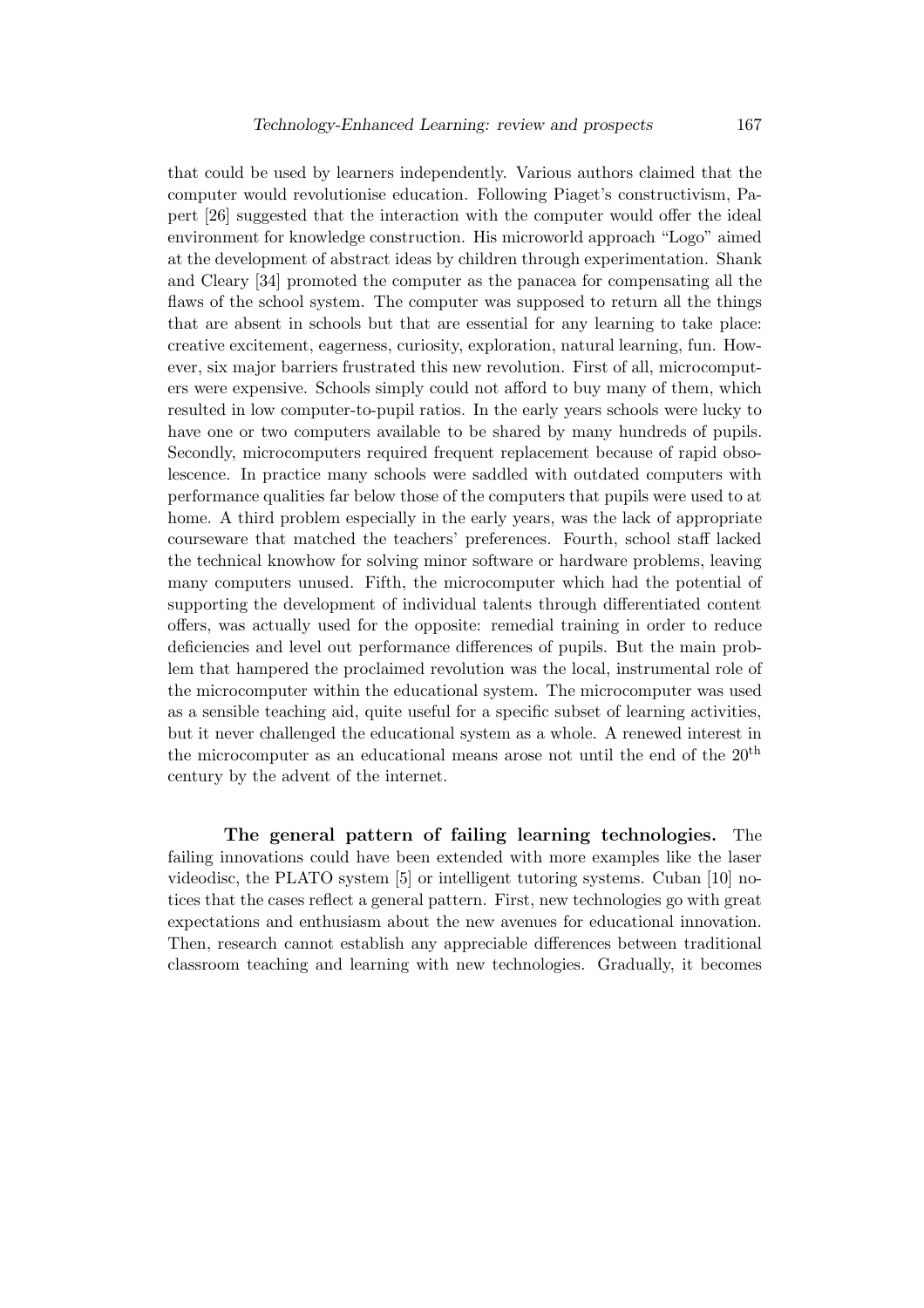clear that the technologies go along with some practical inconveniences and complications that hinder teaching rather than support it. Sometimes the learners or their parents express their objections. After a while it turns out that application of the new technology in educational practice remains quite limited. In the end everything remains unchanged, and the opponents (mostly teachers) and supporters (innovators and governing bodies who made the investments) end up in mutual accusations. In this pattern three main factors can be identified that influence the educational system: 1) educational practice, 2) educational research, and 3) educational technology. Practitioners, researchers and technologists often have conflicting interests and conflicting views on the domain. Educational practitioners are passionate professionals responsible for the operations in schools and classrooms. It is tempting to blame them for their reluctance against any innovation and change. Teachers seem to be prepared to do anything that preserves their traditional teaching role [3]. It seems they neglect any scientific advances. Compared with other sectors of society like health, agriculture or industry, educational practice is barely influenced by research. Also, any new technology is received with scepticism. Educational researchers are likewise passionate experts, responsible for establishing scientific evidence of the effectiveness of the new technologies. But some authors disqualify educational researchers for not being able to establish any significant effects of the interventions, because of insufficient and failing conceptions, methodologies and instruments [30]. Educational technologists are just as much passionate, creative people who come up with new ideas, new technologies and new initiatives that hold the promise of greatly improving, if not revolutionising, learning and teaching. Some authors [18, 19] blame educational technologist for not fulfilling the high expectations. Frequent failures of new educational technologies may be attributed to the over-enthusiastic if not unrealistic expectations of its supporters. Pressey [27] may have been quite right about the outstanding performance of his teaching machine, but apparently he has underestimated the complex conditions for getting it adopted by established educational institutions.

In the next sections we will elaborate these three driving factors.

1) Educational practice. Today's school system dates from the  $19<sup>th</sup>$ century, meant to prepare workers for factory jobs during the industrial revolution. School was conceived as an industry itself dedicated to the conversion of ignorant learners into qualified workers that could demonstrate agreed standards of knowledge and skills. It is beyond any dispute that today's children are not helped by the approaches and standards of days long gone, but need to learn the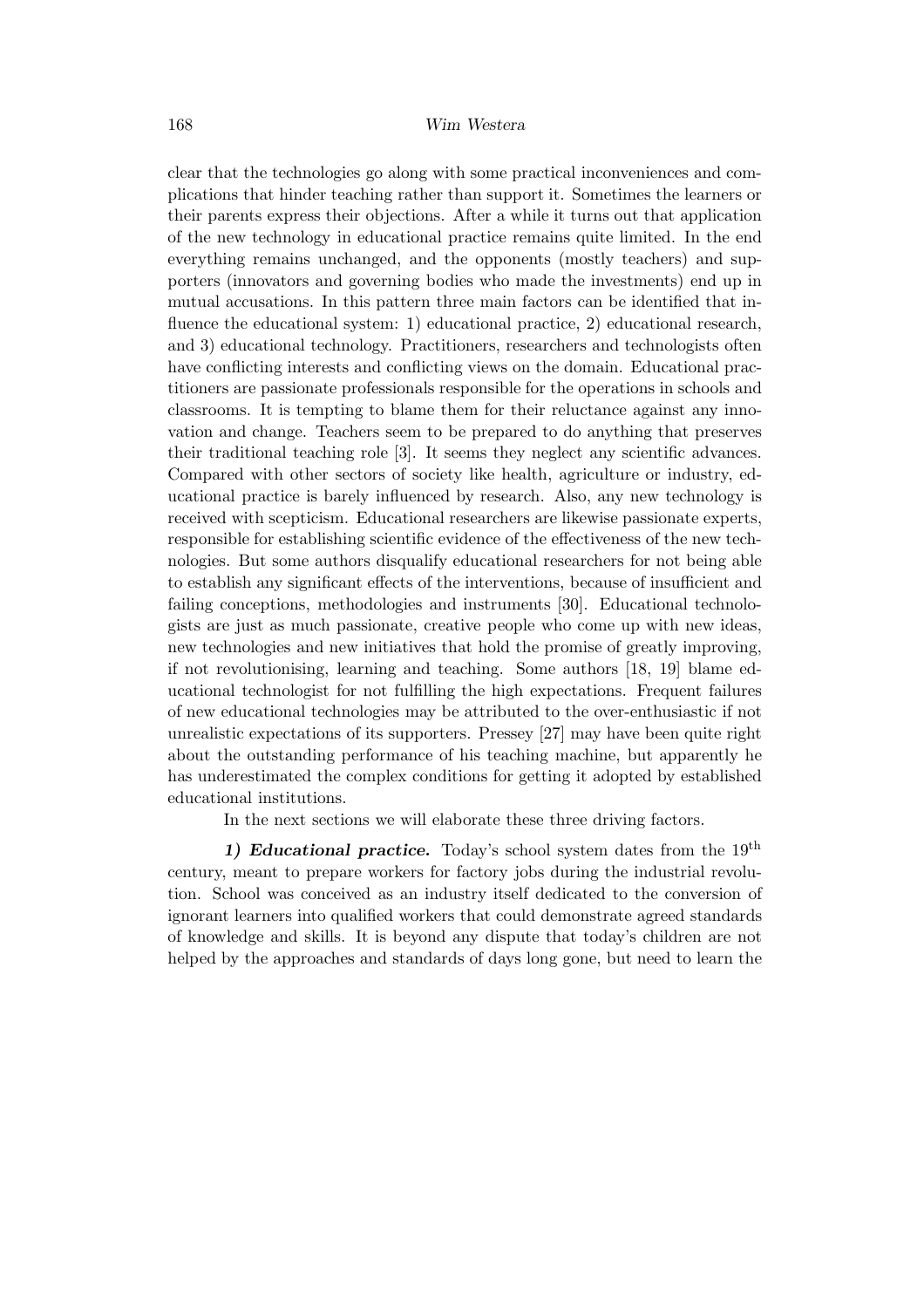knowledge and skills required for our modern information-based society. Various authors [3, 9] criticise the conservative culture in educational practice that would be rooted too much in the intuitive and traditional methods of the pre-medieval apprenticeship model, featuring an omniscient master and a naive pupil. Bates [3] blames the fixated organisational model of classroom teaching and passes a scathing judgement on the role of teachers. According to Bates, teaching as such is not professionalised. It rarely uses a design and does not favour required susceptibility for scientific evidence. It has hardly been influenced by research into instructional design, psychology of learning or other topics concerning human functioning. Teaching remains largely craft-based. As a consequence, it hardly allows for any division of labour to increase the efficiency. Indeed, educational institutes fairly resemble a collection of distinct one-man shops. Because other organisational models are rarely considered, the innovation effort is just additional to regular work and readily leads to increased unit costs. This is exactly what can be observed with the introduction of campus-wide learning management systems at the turn of the century: the teachers' workload went up instead of going down. From an economical perspective, such schools and universities are destined to "pine away" on the market of educational service providers, because of poor performance, bad quality education and disproportionately high costs. Great scepticism was raised by Sarasin [33] who ascribed the education system an oppressive impact, hidden behind unseen power relationships and cultural patterns that stifle any change or progress. In his view any school reform action is bound to ignore systemic regularities and inherent obstacles, and thus it will fail. As became clear from the examples discussed earlier, school innovations are being blocked whenever they tend to affect to power or position of teachers, or even when teachers believe so. Not very convincingly, also financial arguments are often given for rejecting innovations: required investments and staff efforts are suggested to conflict too much with running the schools' daily business. On many occasions schools automatically disqualify new promising technologies as temporary hypes that will soon die out. Such an excuse may be valid sometimes, but as a standard response it is insufficient. For many new technologies Gartner's hype cycle [16] demonstrates that after a short period of overhyping eventually a stable level of acceptance may be achieved (Figure 1).

The problem with education is that it does not get in the cycle when things are hot, and it steps out too early when things get cold.

Westera [42] explains that teaching is in many respects very similar to farming. Farmers as well as teachers are endowed with a built-in conservatism,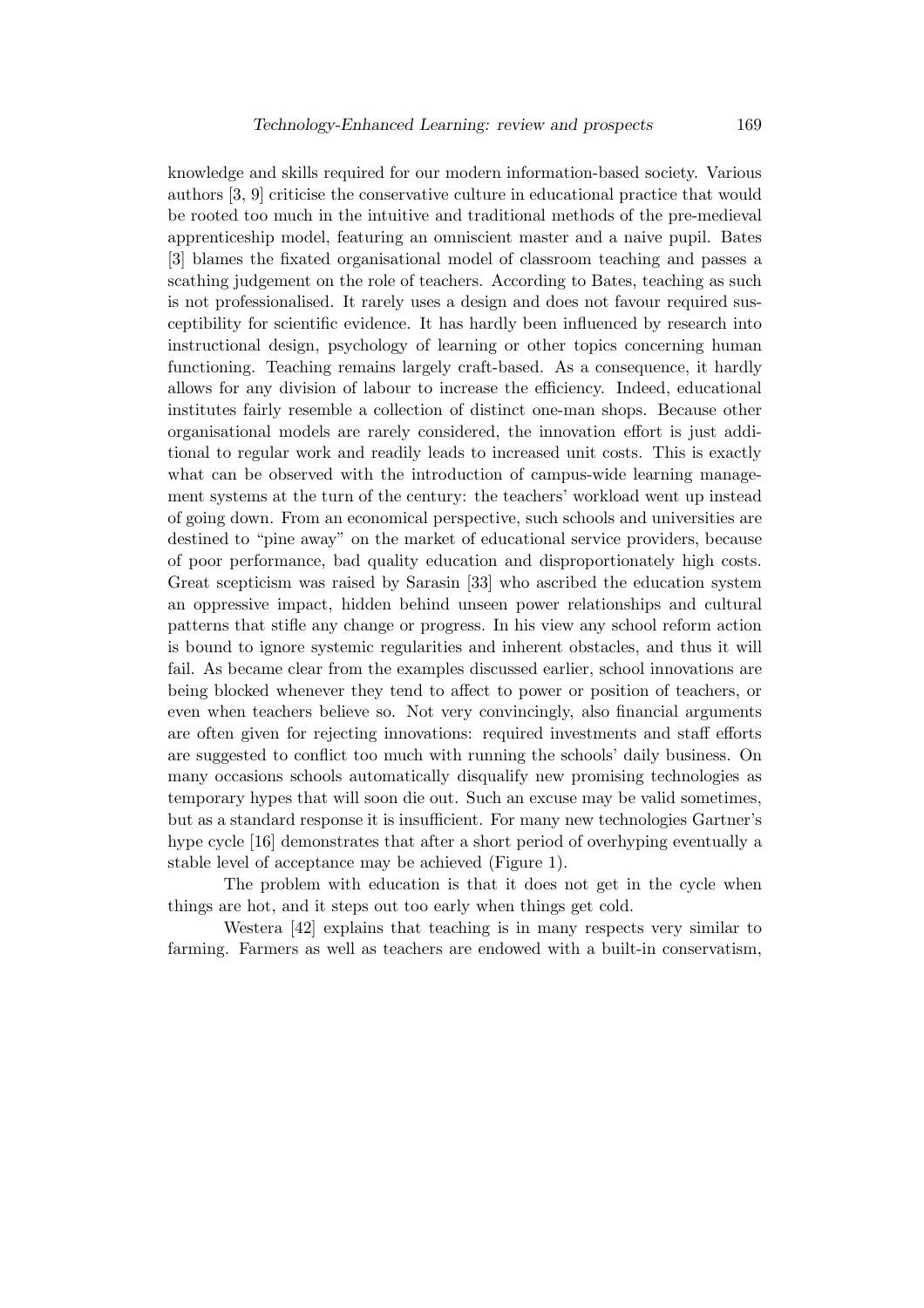

Fig. 1. The concept of the technology hype cycle [16]

which results from the never-changing cycle of sowing and harvesting as takes place year after year. Just like farming, teaching is more than a profession, it is a vocation, a passion, a way of life, a mixture of art and skill aimed at personal care and attention for maturing organisms. New technologies which might harm this vision can, of course, expect scepticism. The attitude of the devoted, humanist teacher does neither agree with the industrial vision of policymakers, managers and politicians, nor with expansion and businesses in which output and cost are dominating and in which pupils have changed into numbers. Of course, the teachers are fighting for a good cause because those who study are not plants. It is common knowledge, that behind the gigantic facades of the schools that once merged, a small-scaled craftsmanship remains hidden in which caring teachers take pity on their plots as crofters. However, it is doubtful whether it can stay this way as in the beginning, the farmers did not like to trade in their shire horse for a tractor. Today's farmer, however, spends more time at his computer than at his fields inspecting the crop. From a romantic viewpoint this may seem a disgrace, but agricultural productivity and quality have reached unparalleled levels.

2) Educational research. In the past, educational research had a dubious reputation and probably today this is still partly the case. Reeves [30] unambiguously states that "... educational research as a whole has been a failed enterprise". Robinson [32] and Lagemann and Shulman [21] point to the imma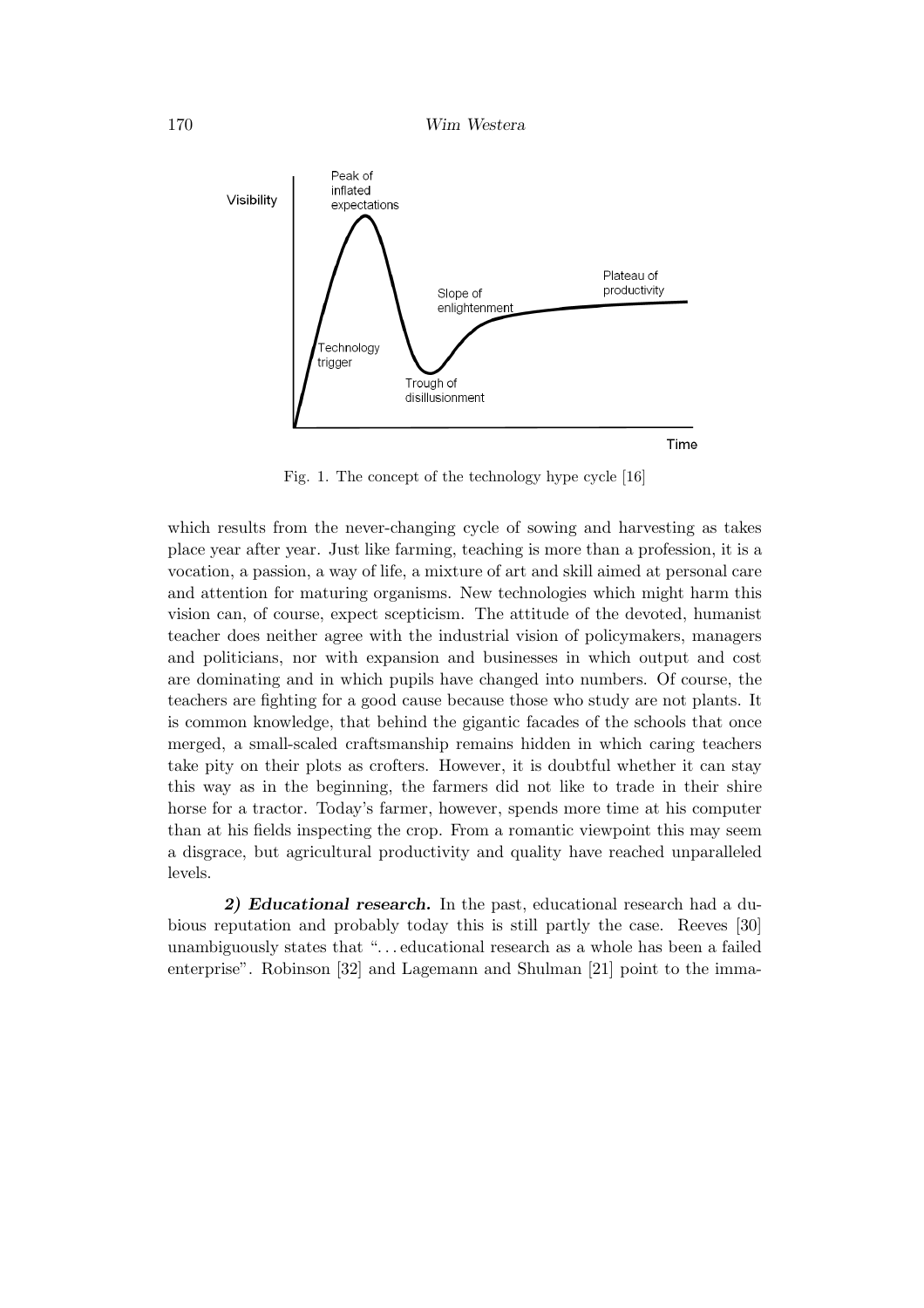ture status of educational sciences, the lack of great achievements and the gap between common educational research and educational practice. Various authors conclude that educational research has failed to live up to its promises, while referring to a long list of innovation failures [12, 18, 19]. De Bie explains that research is isolated and unrelated to practical issues: researchers write their papers only for a small group of incrowd researchers. The renowned research institute of the Organisation for Economic Co-operation and Development OECD formulated similar critical conclusions: according to its findings educational research is "unconvincing" and "irrelevant for educational practice" [8]. This suggests that the research focus is on the wrong types of questions and that research outcomes are questionable. Westera [43] suggests that many educational researchers act like 19th century instrumentalists, proclaiming that pedagogy is the main driver for educational innovation and neglecting the dominant role and the substantive impact of new technologies. This goes along with a technophobic attitude that neglects any new technology that does not fit into existing pedagogic models. Even when taking into account the conservative nature of teaching practice, educational research is still lagging behind in many respects. Experienced teachers display a lot of practical and useful knowledge about how to treat pupils, when to give support, how to give support, or when to withhold support. Collecting empirical evidence for these intuitive practices is a fair goal of research, but the practical implication of this is that much of the research is oriented on safe verification of common sense rather than mind-broadening issues. A random, but exemplary case would be the large scale study on the learning behaviours of Lover [23]. Claiming the most fine-grained observation of high stakes study behaviour ever reported, the study reports on the self-directed studying of more than 100,000 students using a Web-based tool to prepare for U.S. college admissions tests. In this large-scale (and expensive) research project it was established that the majority of students delay their learning activities until only a few days before the exam. Unfortunately, teachers will not be impressed by this research outcome, because they know already. Although it is fine that well-known patterns are verified and supported by scientific evidence, such studies do not quite extend our body of knowledge: experienced teachers will disqualify such research as being gratuitous and useless. Today's educational research has a similar position as thermodynamics and aerodynamics in previous times. At the time these disciplines were useless, or even nonexistent: the steam engine was already widely used before any scientific theory could prove it would work; airplanes crossed the ocean before any scientific grounding was available. Likewise, education today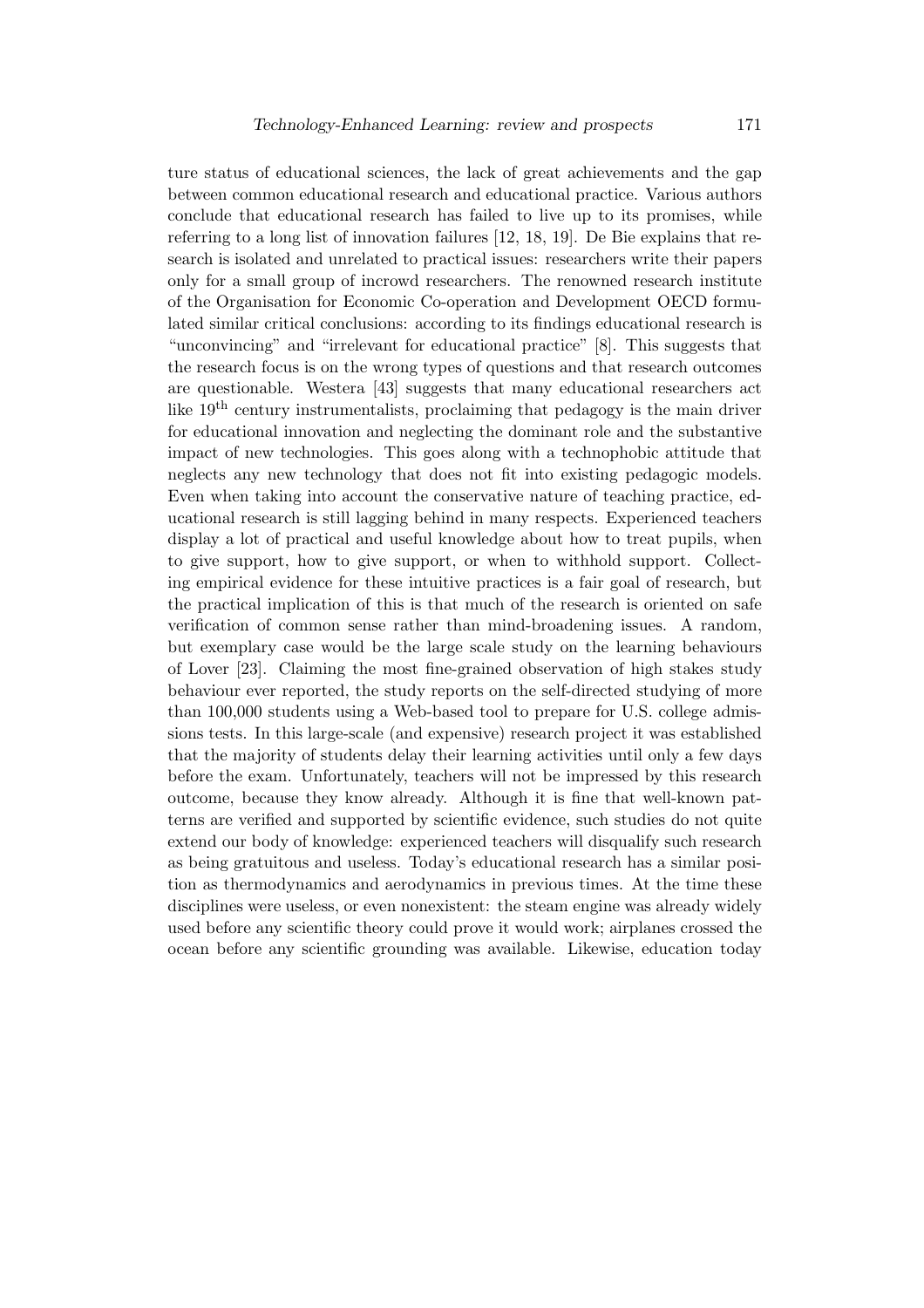still has a weak scientific basis, while quite some useful practical knowledge is available [6, 17].

There is no disagreement about the question if educational research should be strengthened. But there are many controversies about the best way to achieve this. Some parties, like the Dutch Education Council [25] advocate stricter evidence-based research methodologies based on randomised controlled trials. Others claim that such randomised controlled trials are just causing the problems rather than solving them. Reeves [31], pointing at the complexity of educational practice, rejects randomised controlled trials as a solution because outcomes are often contradictory and irreproducible, leading to what he calls "pseudoscience". Shaver [35] puts forward that in any practical educational setting the causes and effects cannot be identified unambiguously because of confounding variables. His sobering conclusion is that statistical methods and the notion of statistical significance are useless since many input variables remain uncontrolled. Such criticisms have lead to alternative ideas about doing educational research. Design-based research and action research gain popularity amongst the progressive part of the research community. Design-based research focuses on learning in a practical context while combining generic scientific questions with the development of specific learning environments [6]. Action research assumes the involvement of educational practitioners for investigating and improving the practical context that they're working in [22]. This idea of linking research with practice is not a new one. It is generally accepted that the explosion of knowledge during the last centuries is the result of a successful marriage between scientific research and working practice [13, 14]. University scholars like Galile¨ı closely cooperated with craftsmen and technicians for creating new instruments like the telescope. Casimir [7] uses the term "science-technology spiral" to indicate the alternating and complementary role of both fields in achieving progress. Both design-based research and action research are positioned in the so-called Pasteur Quadrant [38], hinting at the way Louis Pasteur combined his scientific goals (understanding of microbiological processes) with application goals (controlling the effects of microbiological processes for the benefit of products, humans and animals). In education these practical approaches have the potential of closing the gap between research and practice, and contribute to new knowledge with high ecological validity. Exactly such contextualised research approaches, however, are not without problems, because research findings in complex local contexts are difficult to generalise or to transfer to other contexts. So far, the dispute in educational research is not settled.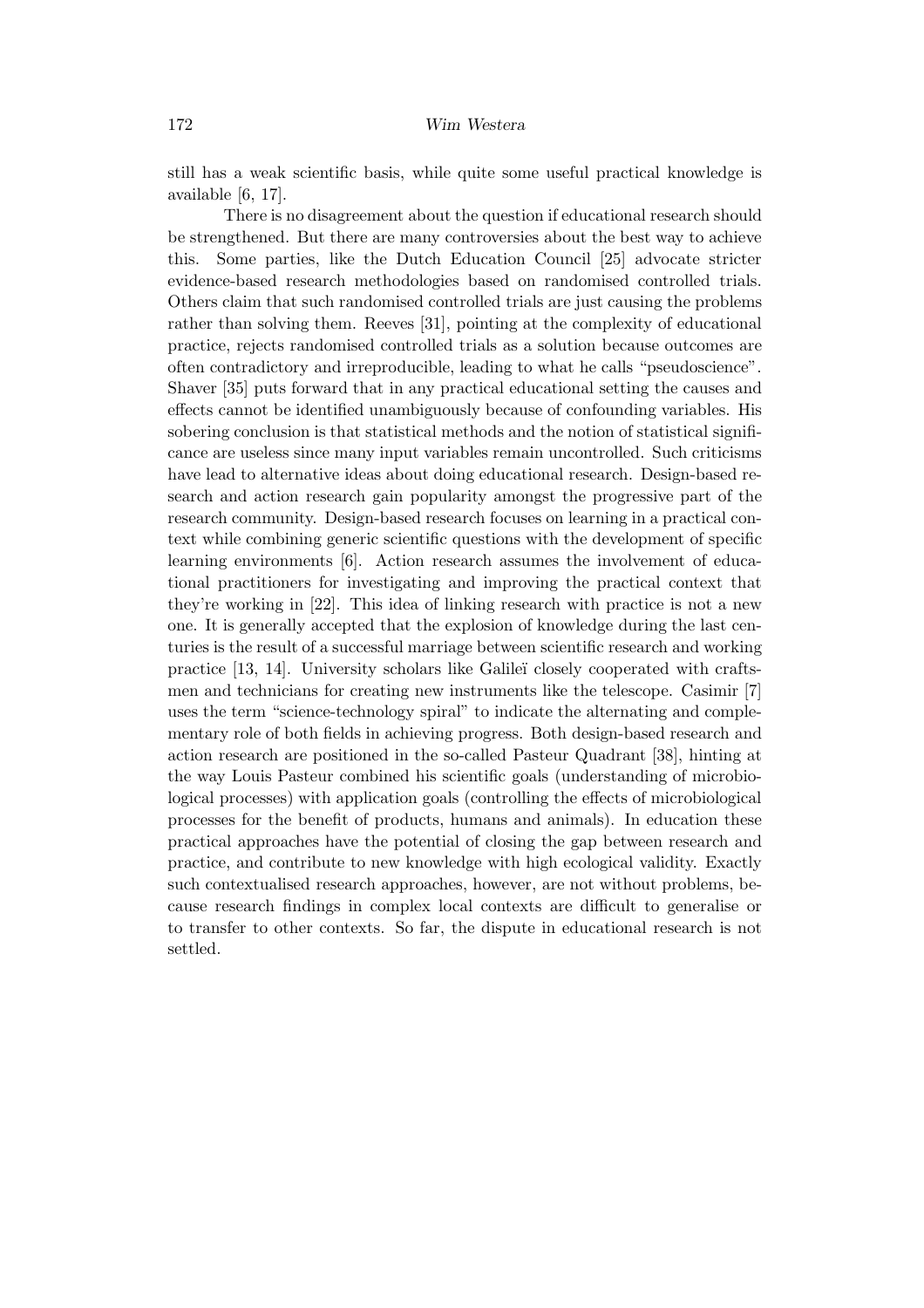3) Educational technology. As has been demonstrated above, for over a century educational innovators have proudly announced new technologies that would produce better learning at lower cost. In most cases, however, the outcomes did not live up to the expectations. This does not necessarily mean that innovators should be blamed for this. For a deeper understanding of the notion of innovation, it is necessary to look beyond straightforward, opportunist and superficial reasons for innovation and investigate the intrinsic motives and premises that drive us to innovation. Humans are essentially creative beings that continuously come up with new ways to do things better, easier or faster. The wheel, the alphabet, mathematics, . . . . it is essentially the ideas that make up our culture. Indeed, civilisations are determined by ideas rather than biological or physiological aspects of human life: civilisations differ precisely in the ideas that compose them and that make them develop in different ways. In essence, ". . . civilisation is ideas and no more than ideas" [40]. Richness of ideas is a unique human feature that strongly corresponds with innovative power. Therefore innovation is a phenomenon that is inextricably bound up with humankind, and probably a main evolutionary characteristic responsible for our existence.

Over the last centuries innovative efforts have produced impressive technological achievements: sophisticated medical cures, agricultural methods, new modes of transport, communication media, information technologies etc. These achievements keep fostering the optimism for prosperity, higher standards of living or, in a broader sense, better conditions of life. The cradle of the optimism goes back to the Enlightenment, an intellectual movement in the seventeenth and eighteenth century that strongly influenced the portrayal of mankind. It is the era of great scientists, philosophers and writers, like Descartes, Newton, Leibnitz, Locke, Kant, Voltaire and Diderot. They claim that man is rational and good by nature. Also Darwin should be mentioned, whose theory of evolution reflected the conflict between science and religion, while it rejected the idea of creation of life according to the Bible book of Genesis. Rather than the creationist belief that every species was created individually by God and is not subject to change or progress, Darwin claimed that life has developed in a progressive way from primitive forms to complex organisms. The Enlightenment marked the liberation from the medieval doctrines of magic, superstition, prejudices and the fear of God by replacing it with human rationality. The fear of God makes way for a scientific description and explanation of the world. Beliefs are not anymore accepted on the authority of priests, sacred texts, or tradition, but only on the basis of reason. Reinforced by the idea of natural regularity and material cause the Scientific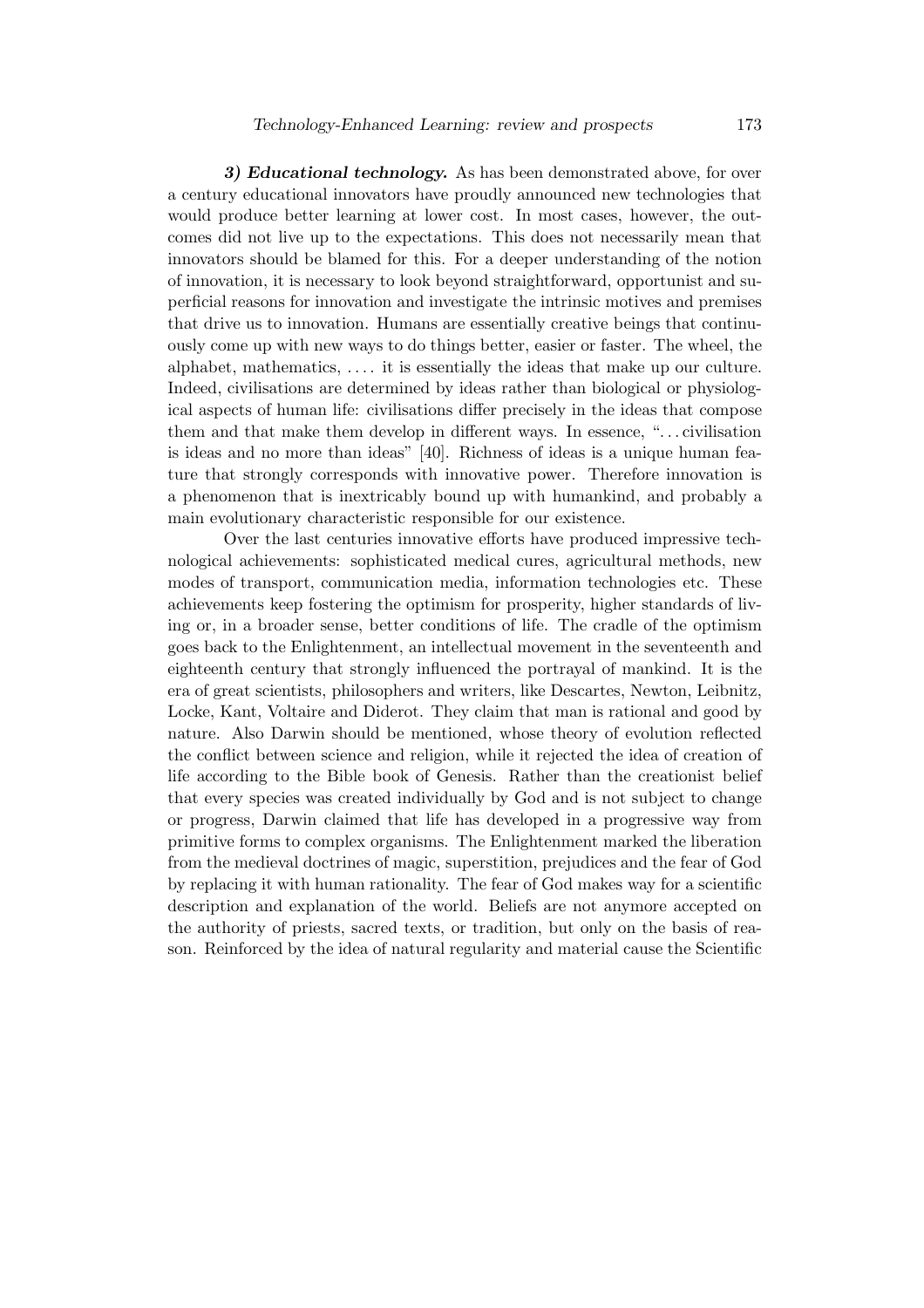Revolution successfully proclaimed the ideology of upward development, progress and improvement of the world, encouraged by an ever-increasing knowledge, understanding and control of nature's processes. It asserts that the individual as well as humanity as a whole can progress to perfection. The simple notion that innovation implies progress and leads to a "better" world, unmistakably reflects the values of our modern western society. To mention a few: economy of growth, capitalism, materialism, competition, techno-optimism and scientific positivism. Being tightly linked with the starting points of modern society, innovation is necessary condition for all economic functioning. Innovations further the creation of new products, services and production processes, which will give an economic actor an advantage over its competitors. The predominant motto is "innovate or pine away" and the concepts of growth, progress, innovation and change seem to have become self-evident. Abandoning innovation means stagnation, stagnation means decline. The decline does not only concern our economy but will affect our culture as a whole. Innovation is not straightforward. It is inevitable within the constraints of our societal system [41].

In recent years the pace at which new technologies are becoming available has increased rapidly. Internet, computers and mobile phones are a fast-growing market. By their very nature these information and communication technologies may have great impact on the ways teaching and learning are arranged. So far, educational institutions, largely being positioned as public utilities rather than competitive business, lacked the stimulus for displaying innovative power and they could afford to ignore new technological trends and resist radical changes. Today, however, educational systems are confronted with a strong demand of learners to incorporate new technologies in their services (cf. Figure 2).

In the past direct technology push (broken arrow 2) on the educational system largely remained without any effect. As we have explained above a range of technological innovations failed for various reasons. Today the influence of technology takes another route. Technology push is highly effective on the consumer market: new computers, smart phones, music players, cameras, e-readers achieve fast and high market penetrations. Today's learners grow up immersed in new digital communication technologies and may wonder amazedly why they cannot use the tools at school that they use at home. The associated market pull establishes a reinforced innovation driver for education, creating an indirect bypass for technology push. Also, cross-national e-learning initiatives and increased competition in corporate and vocational training will increase education's innovation preparedness. The main conclusion of these developments is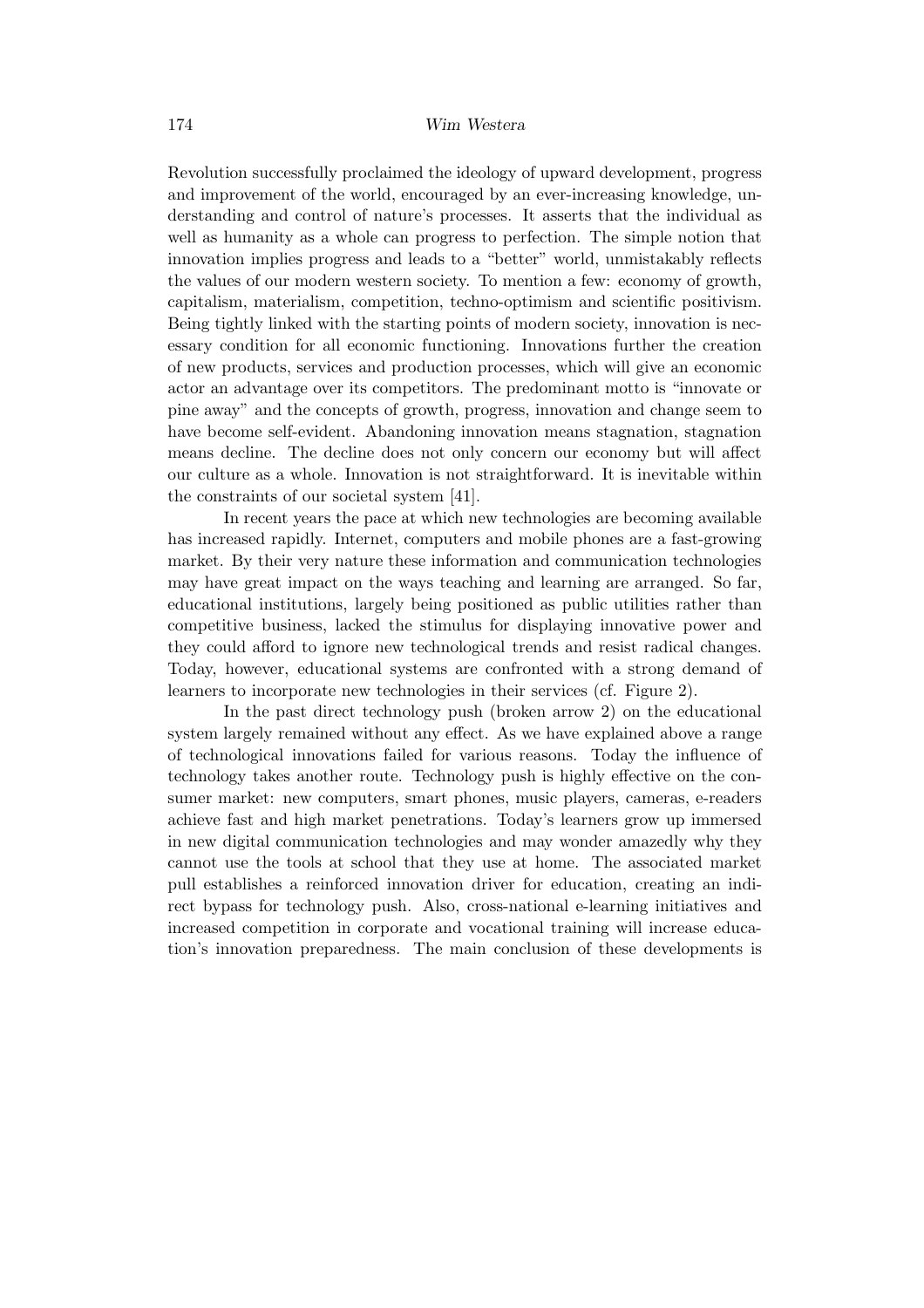

Fig. 2. Technology's indirect influence on education

that education must and will make great efforts for its innovation. This would suggest that despite all failures in the past, technology-enhanced learning will be of major importance for education.

Prospects of technology-enhanced learning. The domain of education is confronted with the great challenge to improve its practice of learning and teaching, to improve its research efforts and to achieve valuable innovations.

The experience of failing innovations in the past may help avoiding new fiascos. Importantly, the conditions have changed: the pressure on education is high, new technologies are flooding the markets, and learners, be it schoolchildren or adult professionals, expect high quality, flexible, modern and tailored learning services. After the gloomy analysis of failing innovations in this paper, we will now identify a number of relevant factors that explain a favourable outlook of technology-enhanced learning.

The internet as a societal revolution. The emergence of the internet in the 1990s marks a fundamental change of the way society functions. The all-embracing nature of the internet produced a new conceptualisation of information access, information services and social connectedness. By enabling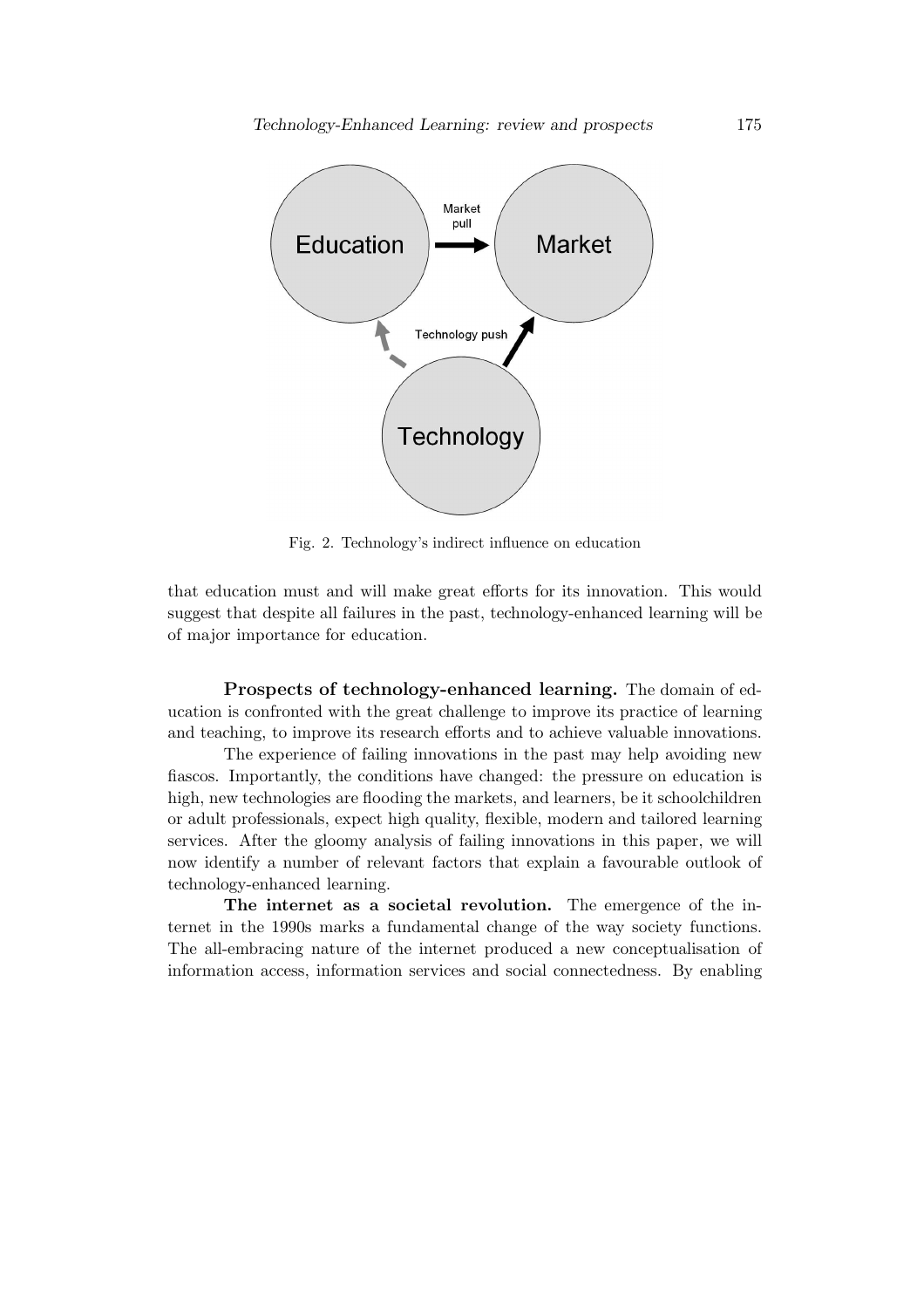the self-evident access to an abundance of information it promotes liberal, democratic (western) values and the independent, self-directed, responsible citizens that represent these. The all-embracing nature of the internet has amplified the global economy and the exchange of cultures. The values of openness and selfdirectedness are more and more adopted in today's school pedagogies: by offering internetaccess to their pupils, schools literally raze the boundaries between the school buildings and the outside world. Also, the internet embodies the first technological innovation that enables education providers to implement changes at an institutional, organisational level. This way the microcomputer transformed from an isolated, local tool into a worldwide communication station.

The large scale adoption of new technologies. New information and communication technologies like laptops, smart phones, navigators and wide band network access are adopted by the market at unprecedented rates. In contrast with former days new devices are affordable and reliable. Over the last decade, the number of people in Europe having access to wide band internet showed a steady growth each year, reaching levels up to 80% or higher. Taking also into account the growing market of smartphones it is fair to say that being connected to the internet is the default. Also schools and training institutes have adopted these new technologies as follows from the widespread connections to the internet, the increased number of school websites, and e-learning tools for content management. In accordance with the indirect technology push mechanism illustrated in Figure 2, general internet services like YouTube, Hives, Facebook and MySpace set the standards for quality, speed and flexibility of services that are pursued by educational institutions. Schools should not offer inferior solutions.

The pervasive nature of new technologies. New technologies and devices are entering our daily lives at an unprecedented pace. PCs, laptops and mobiles increasingly become personal devices, thus transcending the level of simple, instrumental tools. They provide ubiquitous access, they become portable or even wearable, or they are seamlessly integrated in the environment. Their use gets fully integrated in our daily activities and they literally become extensions of our physical and mental being: without our artificial extensions we would not be ourselves. These new technologies are becoming self-evident. They will transform our whole culture, just like radio, television and telephone did, and it will bring forth a new type of man: technology-enhanced man.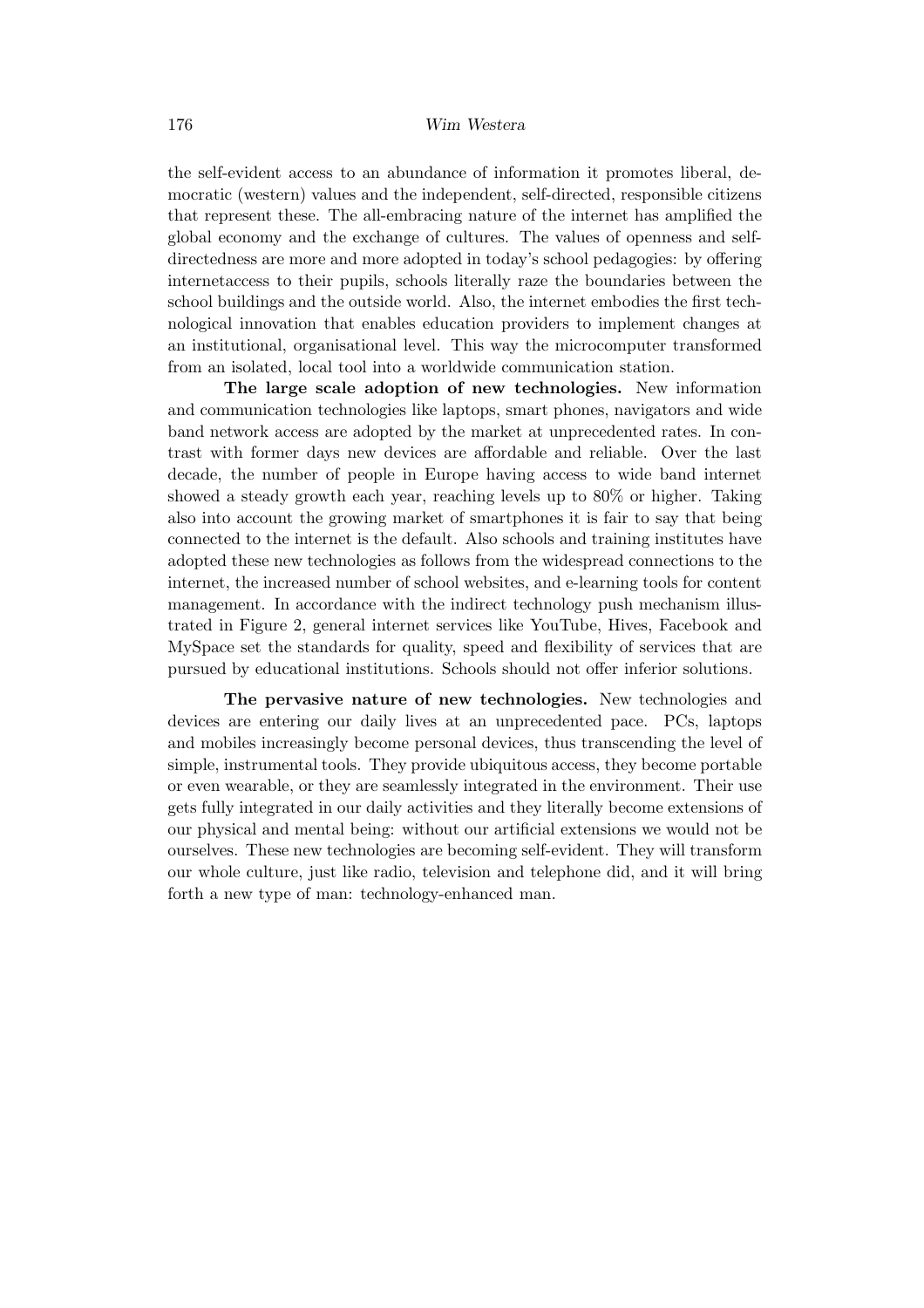Digital natives. The digital divide between children and adults indicates that the new generation has a more positive and natural attitude towards new technologies. Today's children grow up amidst new information and communication technologies and take these for granted as a natural condition of life. Exactly this new generation will bring forth tomorrow's teachers and researchers. Any complaints about the teachers' unlimited conservatism or the researchers' 19th century instrumentalism and technophobia will become superfluous, since time will solve all these problems.

Natural human interfaces. Today's user interfaces will probably be popular and hilarious gadgets in tomorrow's museums. Keyboards, mice and game controllers are awkward and unpleasant devices that reinforce unnatural interactions. At the semantic level, computers hardly understand the user's intentions. These poor conditions still are severe barriers for the adoption of new technologies. New technological developments will partly remove these barriers. Already today technologies for semantic web, speech recognition, gesture recognition, body movement tracking and facial expression recognition are available that demonstrate the power of painless interaction with computer devices.

More cross-disciplinary work. Educational innovation and research are no longer the exclusive domain of pedagogues and psychologists, but will need increased support of computer scientists and graphic designers. In the Centre for Learning Sciences and Technologies of the Open University of the Netherlands, which is a well-respected technology-enhanced learning institute, the fraction of computer scientist has dramatically gone up. A decade ago the fraction of computer scientists was just below 10%, while their role was simply the engineering of applications. Currently, computer scientists make up to 45% and their role is much more a leading one in educational research and innovation. Technology-enhanced learning is multi-disciplinary domain. Exactly the balance between multiple disciplines is an important requirement for high quality research in technology-enhanced learning.

Maturing of the technology-enhanced learning community. In recent years, the positioning and visibility of the technology-enhanced learning community has been strengthened substantially. The EU Commission has rated education and learning systems among the top 5 of most important societal challenges requiring ICT [15]. In 2009, for the first time in history, research in technology-enhanced learning received a separate funding target in a European Framework Programme. Also in 2009, a European Network of Excellence in technology-enhanced learning was established. The yearly ECTEL conference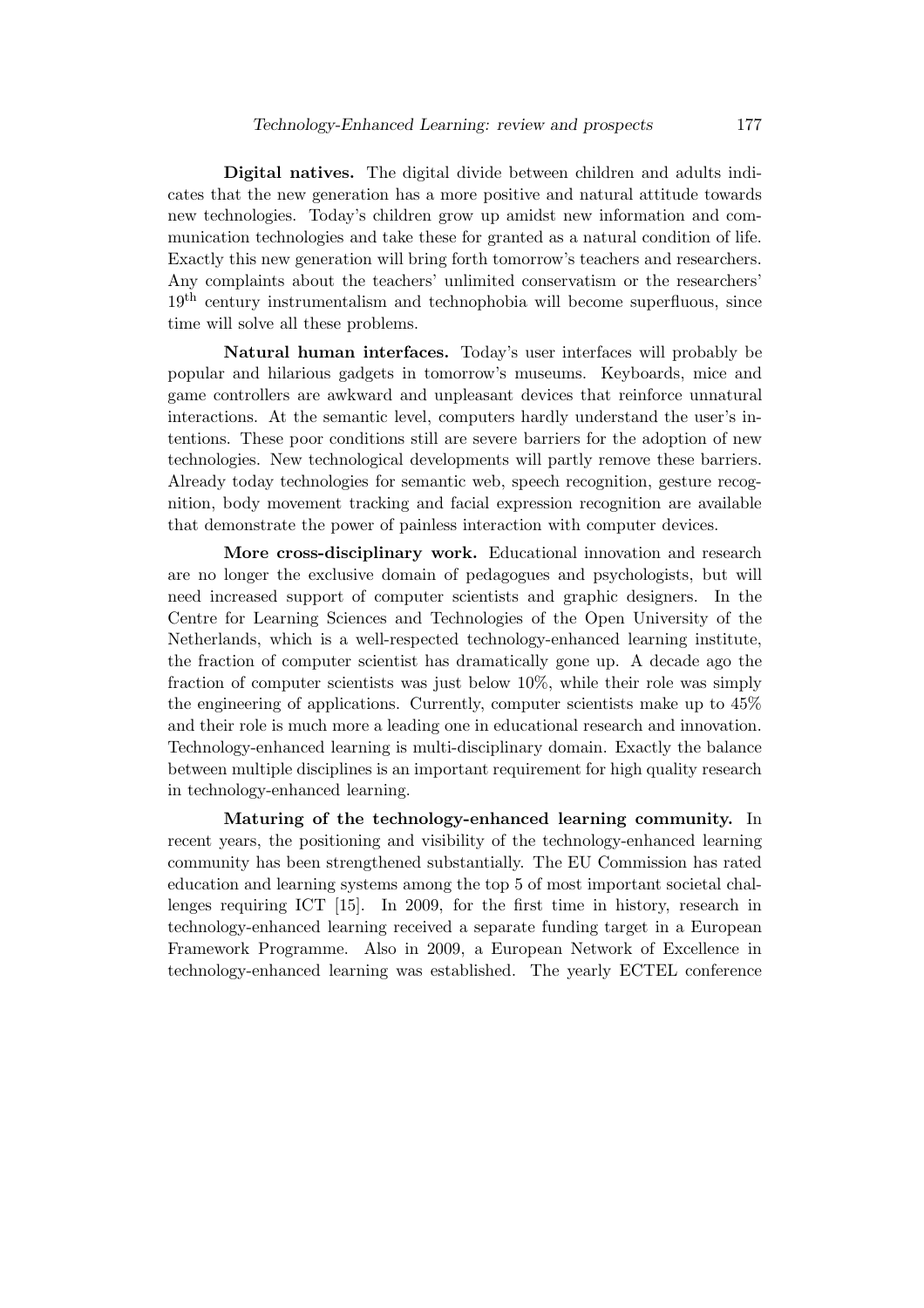on technology-enhanced learning displays a continuous growth of participants. But also outside Europe technology-enhanced learning gains more attention. In USA, the Obama administration proposed investments for education for the 21st century in which around \$650 million for education-technology grants.

Web 2.0 implications. The emergence of Web 2.0 entails a new philosophy of powers that also influences education. Web 2.0 replaces traditional content development models that are hierarchical and company driven with bottomup models that engage individual contributors in social spaces, like Wikipedia, Blogspot and Youtube. In education this translates in open learning content and open content creation spaces like Wikiwijs (www.wikiwijs.nl) where teachers can create, adapt, share and annotate learning content in an open licensing model. Such developments have great implications for education: the relationship with educational publishing companies who used to unilaterally create and deliver the learning materials will change, as will the roles of teachers and learners.

Epilogue. Technology-enhanced learning will be of paramount importance for the emerging knowledge society, in which knowledge operations are much more important than any material operation. ICT will be a dominant characteristic of any professional task. The knowledge society requires a higher level of education of the population as well as a continuous updating and upgrading of its knowledge and competencies. For being successful on a global market knowledge, creativity, collaborative innovation and competitiveness will be essential. Accordingly, learning demands will increase in volume, will be more diverse and will entail easy customisation, personalisation and flexible delivery. This not only calls for increased innovation efforts, but also indicates that despite frequent failures in the past technology-enhanced learning has great prospects. For this practitioners, researchers and innovators should align their ambitions and jointly take the challenge. As Sarason stated "the biggest risk in education is not taking one" [33].

### **REFERENCES**

- [1] Almenda M. B. Speaking personally with Gayle Childs. American Journal *of Distance Education*,  $2(1988)$ , No 2, 68–74.
- [2] Baldwin N. Edison: Inventing the Century. Hyperion, New York, 1995.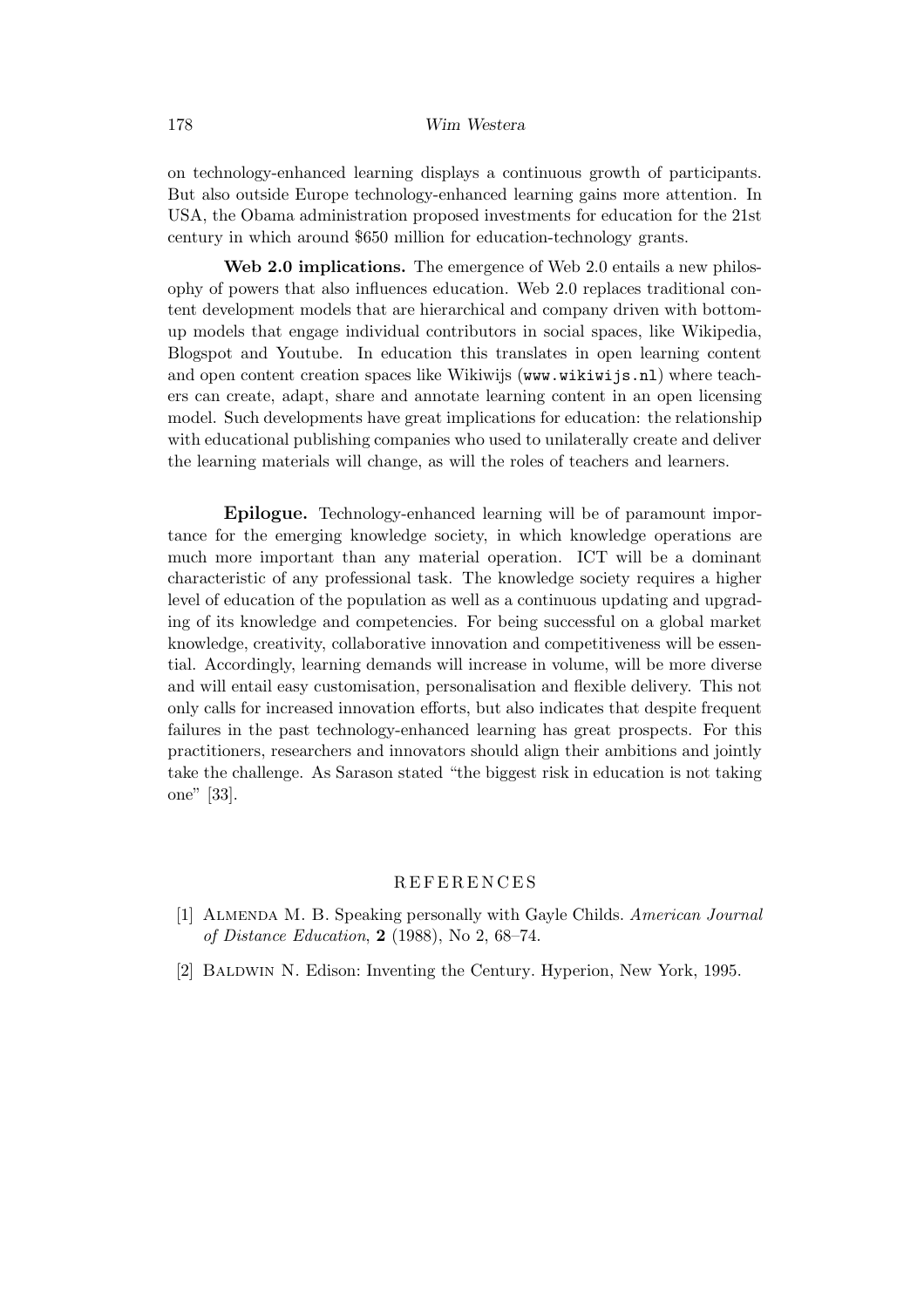- [3] BATES A. Technology, Open Learning and Distance Education. Routledge, London/New York, 1995.
- [4] Benjamin L. T. A history of teaching machines. American Psychologist, 43 (1988), No 9, 703–719.
- [5] Bitzer D., W. Lichtenberger, P. G. Braunfeld. PLATO: an automatic teaching device. IRE Transactions on Education,  $E-4$  (1961), 157-161.
- [6] BURKHARDT H., A. H. SCHOENFELD. Improving Educational Research: Toward a More Useful, More Influential, and Better-Funded Enterprise. Ed*ucational Researcher*, **32** (2003), No 9, 3–14.
- [7] Casimir,H. B. G. Natuurwetenschap, techniek en maatschappij. In: Waarneming en Visie. Over Wetenschap en Maatschappij (Ed. H. B. G. Casimir), Meulenhoff, Amsterdam, 1987, 40–48.
- [8] CERI. Knowledge Management in the Learning Society. Organisation for Economic Co-operation and Development, Paris, 2000.
- [9] CLARCK R. E., F. ESTES. Technology of Craft: What are We Doing? Educational Technology, **38** (1998), No 5, 5–11.
- [10] Cuban L. Teachers and Machines. The classroom use of technology since 1920. Teachers College Press, New York, 1986.
- [11] Darrow B. Radio: The Assistant Teacher. R. G. Adams, Columbus, 1932.
- [12] De Bie D. Het beperkte nut van onderwijsonderzoek. HBO-Journaal, Oktober, 2002, 40–41.
- [13] De Vries G. De ontwikkeling van wetenschap. Een inleiding in de wetenschapsfilosofie. Wolters-Noordhoff, Groningen, 1985.
- [14] Dijksterhuis E. J. De Mechanisering van het Wereldbeeld. Meulenhoff (6e druk 1989), Amsterdam, 1950.
- [15] European Commission. Shaping the ICT research and innovation agenda for the next decade. Report on the European Commission's Public On-line Consultation, Brussels, 2008. http://ec.europa.eu/enterprise/newsroom/cf/itemlongdetail.cfm? item id=2521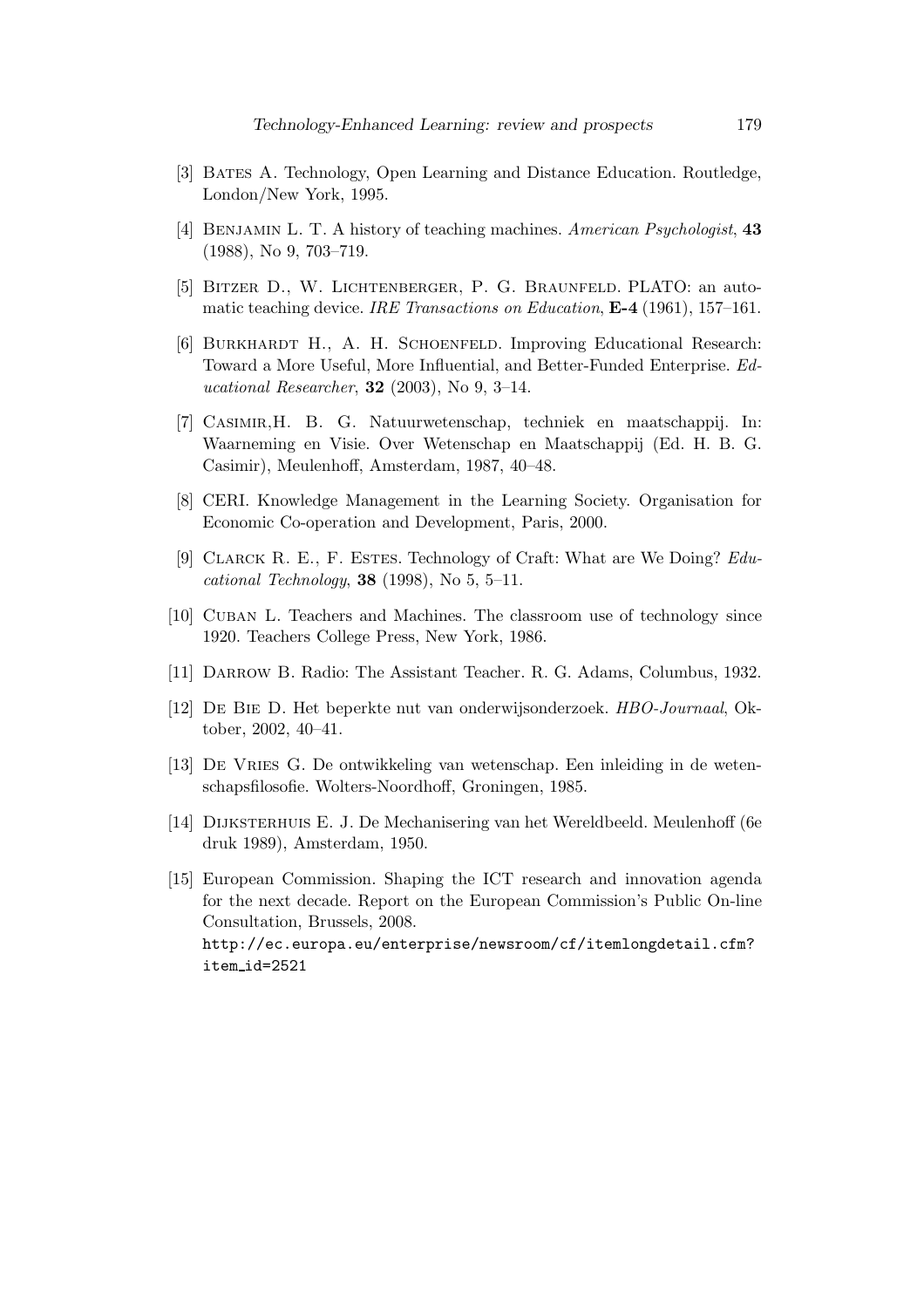- [16] Fenn J., M. Raskino. Understanding Gartner's Hype Cycles. 2009. http://www.gartner.com/.
- [17] KAESTLE C. The Awful Reputation of Education Research. *Educational* Researcher, 22 (1993), No 1, 23–31.
- [18] KAUFMAN R. The Internet as the ultimate technology and panacea.  $Educa$ tional Technology, **38** (1998), No 1, 63–64.
- [19] Kearsley G. Educational Technology: A critique. Educational Technology, 38(1998), No 1, 47–51.
- [20] Laaser W. Some Didactic Aspects of Audio-Cassettes in Distance Education. Distance Education, 7 (1986), No 1, 143–52.
- [21] Lagemann E. C., L. S. Shulman. Issues in Education Research: Problems and Possibilities. Jossey-Bass, San Francisco, 1999.
- [22] Lewin K. Action research and minority problems. Journal of Social Issues, 2 (1946), 34–46.
- [23] Lover E., F. Radlinski, V. H. Crespi, J. Millet, L. Cushing. Online study behavior of 100,000 students preparing for the SAT, ACT, AND GRE. Journal of Educational Computing Research, 30 (2004), No 3, 255–262.
- [24] Mirande M. De onstuitbare opkomst van de leermachine. Koninklijke Van Gorcum, Assen, 2006.
- [25] Onderwijsraad. Onderwijs en maatschappelijke verwachtingen. Onderwijsraad, Den Haag, 2008.
- [26] Papert S. Mindstorms. Basic Books, New York, 1980.
- [27] Pressey S. L. A simple apparatus which gives tests and scores and teaches. School and Society, 23 (1926), ID Number 586, 373–376.
- [28] Pressey S. L. Psychology and the New Education. Harper & Bros, New York, 1933.
- [29] Reiser R. A. Instructional technology: A history. In: Instructional technology (Ed. R. M. Gagne), Lawrence Erlbaum Associates, Hillsdale, NJ, 1987.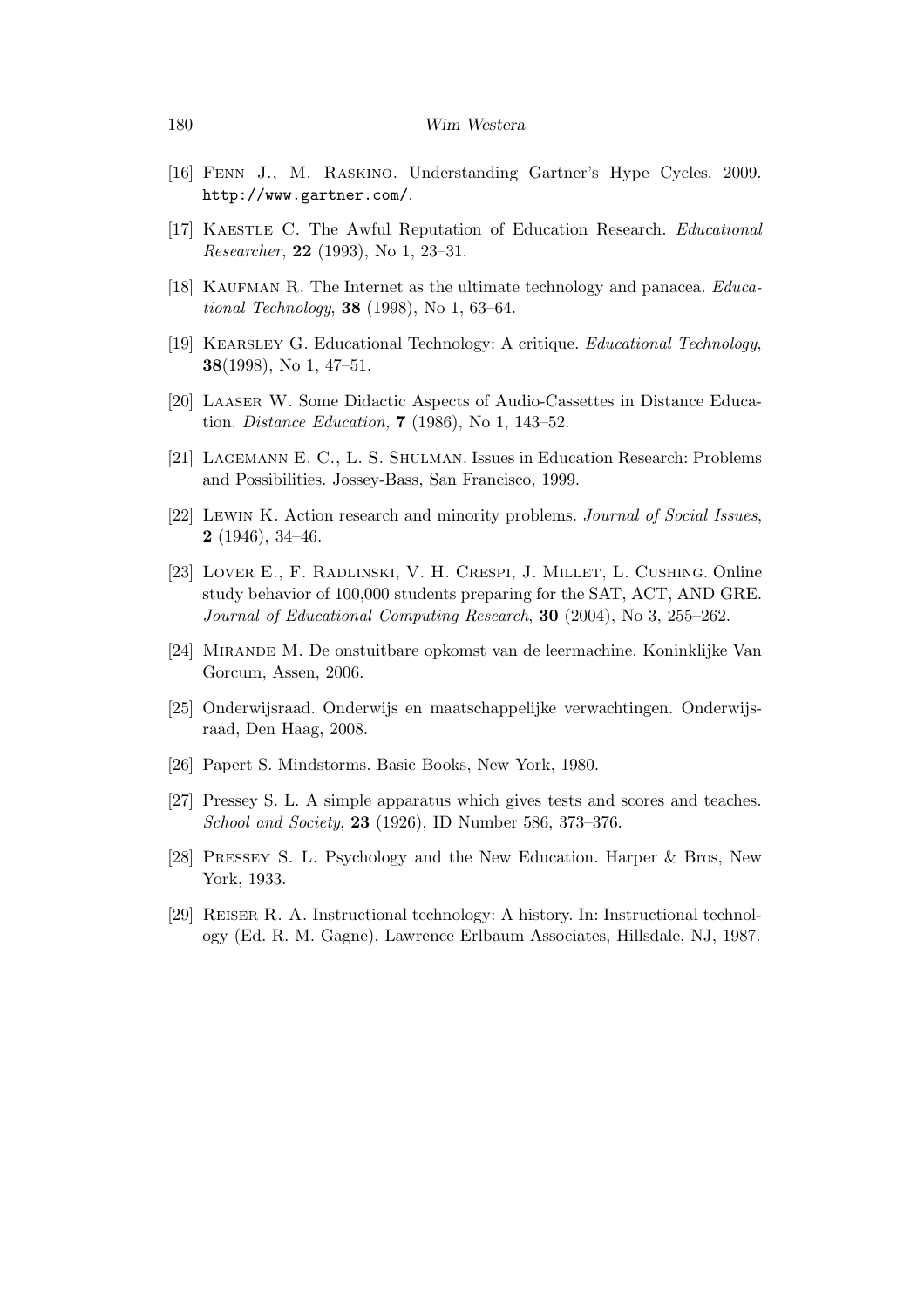- [30] Reeves T. Design-based research for advancing educational technology. In: Meten en Onderwijskundig onderzoek. Proceedings van de 32e Onderwijs Research Dagen (Eds M. Valcke, K. de Cock, D. Gombeir, R. Vanderlinde), Universiteit Gent, Vakgroep Onderwijskunde, Gent, 33–39.
- [31] Reeves T. Design research from a technology perspective. In: Educational Design Research (Eds J. Van den Akker, K. Gravemeijer, S. McKenney, N. Nieveen), Routledge. New York, 2006, 52–66.
- [32] Robinson V. Methodology and the Research-Practice Gap. Educational Researcher, 27(1998), No 1, 17–26.
- [33] ] Sarason S. B. The predictable failure of educational reform: Can we change course before it's too late? Jossey-Bass Publishers, San Francisco, CA, 1993.
- [34] SCHANK R. C., C. CLEARY. Engines for Education. Lawrence Erlbaum Associates, Hillsdale NJ, Inc., 1995.
- [35] SHAVER, J. P. The verification of independent variables in teaching methods research. Educational Researcher, 12(1983), No 8, 3–9.
- [36] SKINNER B. F. Teaching machines. Science, 128 (1958), Issue # 3330, 969– 977.
- [37] Sleeman D., J. S. Brown. Intelligent Tutoring Systems. Academic Press, New York, 1982.
- [38] Stokes D. E. Toward a New Research Paradigm. Pasteur's Quadrant: Basic Science and Technological Innovation. Brookings Institution Press, Washington DC, 1997.
- [39] Thorndike, E. L. Elements of psychology. A. G. Seiler, New York, 1905.
- [40] Von Mises L. Theory and History, an Interpretation of Social and Economic Evolution. Yale University Press, New Haven, 1957.
- [41] Westera W. Beyond functionality and technocracy: creating human involvement with educational technology. Educational Technology and Society, 8 (2005), No 1, 28–37.
- [42] Westera W. Digitaal onderwijs; lessen uit de landbouwrevolutie. Onderwijsinnovatie, 8 (2006), No 1, 32–36.